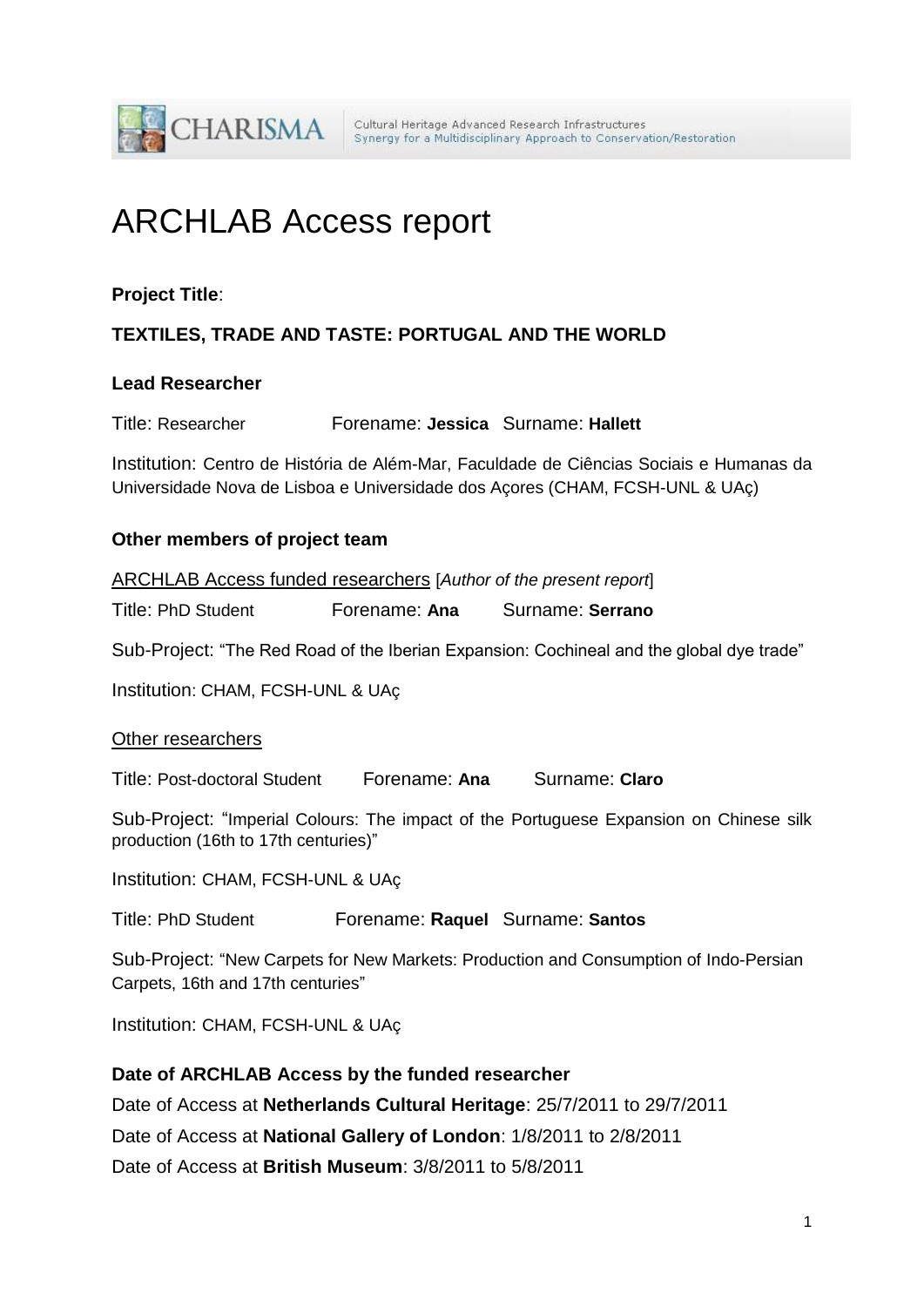## **Background to the Project**

The ARCHLAB Transnational Access, provided by the European Consortium CHARISMA project, grants the opportunity for carrying out research in the archives and laboratories of associated advanced facilities centres, from European Museums and Cultural Heritage Institutions. The possibility of being in touch with archives and researchers, from these European institutions, was very significant for the project TEXTILES, TRADE AND TASTE, PORTUGAL AND THE WORLD (TTT), under development at the CHAM, FCSH-UNL & UAç. The main aim of this project is the interdisciplinary study of historical textiles, by involving the work of a dozen of researchers from History, Chemistry and Conservation areas in Portugal. It currently comprises several sub-projects, which are especially focused on the historical and chemical study of ancient textiles, dating from 16th and 17th centuries.

The contact between TTT and CHARISMA projects was recently accomplished through the ARCHLAB Transnational Access, representing an important contribution for the development of Ana Serrano's PhD thesis, "The Red Road of the Iberian Expansion: Cochineal and the global dye trade". The invaluable visit to the Netherlands Cultural Heritage Agency (RCE), the National Gallery of London (NGL) and the British Museum (BM) allowed the exclusive contact with reports and databases concerning cochineal insect dyes and their analytical characterization in historical works of art, which is accomplished by specialized researchers at the advanced facilities from these institutions. This ARCHLAB Transnational Access grant revealed to be fundamental to acknowledge the research made on cochineal dyes until now, as it permitted a more definitive construction of the phases of this sub-project, which is described in detail below.

#### Cochineal Insect Dyes

Of all natural red dyes, cochineal insects (Figure 1) have always been an important commodity for world cultures, as they provided the most brilliant and enduring reds in dyed textiles. Indeed, there was great demand for them in fine luxury textile dyeing centres (Figure 2), especially because they were very difficult to acquire, and the dyeing processes were both complex and costly [1-5].

According to historical sources, until the medieval period, cochineal insects (*Porphyrophora hamelii* and *Porphyrophora polonica*), were mainly collected in Central Europe and Central Asia. These were used locally, or traded to the most important dyeing centres, such as Venice, where the most exquisite textiles were dyed with crimson hues, obtained from cochineal or kermes insects [1-2, 4-5, 7-9].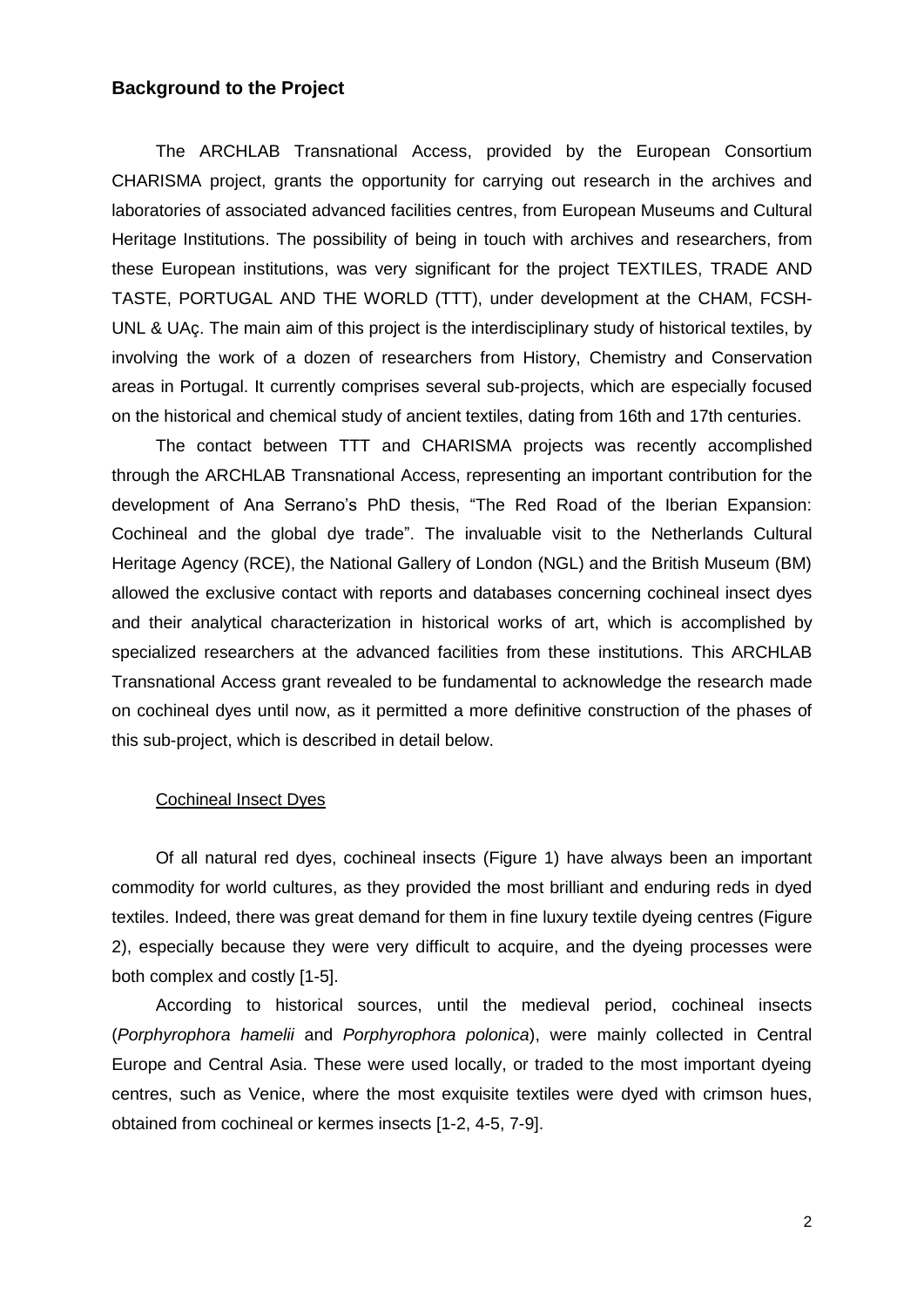

**Figure 1** - Cochineal insects from *Porphyrophora polonica* species. **Figure 2 -** Brocaded velvet from Turkey, Bursa, dated from 16th/17th century and belonging to Calouste Gulbenkian Museum (I.N.1388A). The red background was dyed with *P. polonica* [10].

With the Iberian Expansion, at the beginning of the 16th century, the Spanish created a commercial monopoly on American products, which included several new dyestuffs that would revolutionize traditional practices in Europe, and later, in Asia. Among them, a new species of cochineal (*Dactylopius coccus*), domesticated on cactus plants by the native populations of Mexico, was discovered by the Spanish to possess a much higher colorant content than kermes or the other cochineal insect species from the Americas, Europe or Asia. The economic importance of this particular insect to the Spanish Empire is attested by the historical sources which refer to it as being so profitable that it represented the most valuable product traded by the Spanish, after silver, during the 17th century. Indeed, in the second half of the 16th century, domesticated cochineal was already requested in the most important European centres of textile production and, from the beginning of the 17th century, the insect arrived in Middle Eastern and Asian markets by way of major trade routes, by land or by sea (Figure 3) [1, 3-4, 7-9, 11-13]. Previous publications have asserted that this dyestuff was swiftly adopted in Europe, and almost completely replaced all other insect sources of red, by the end of the 16th century, and that a similar process occurred when it was traded to Asia [3-5, 7, 12-15]. While this assertion is reasonably well documented for Europe, historical sources confirming the presence of American cochineal in Asian markets are rare. Hence, identifying the precise cochineal species used in Asian textiles would constitute important evidence for tracing the global impact of this dyestuff.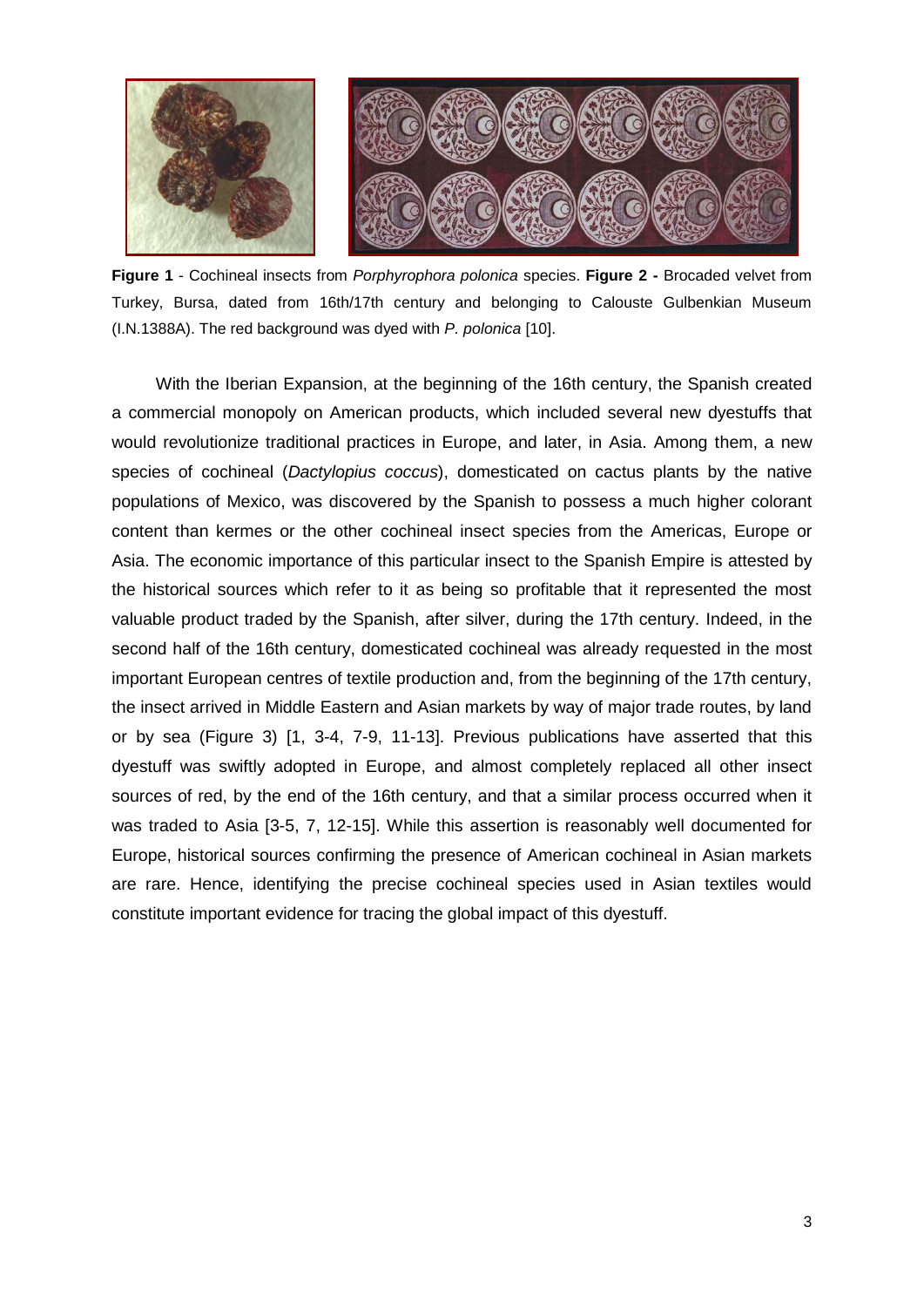

**Figure 3 -** Representative map of the major trade routes that shipped American cochineal insects between the 16th and the 18th centuries.

#### Study of Cochineal Dyes

The identification of cochineal species in historical textiles is an important tool for characterizing their provenance and date. Distinguishing cochineal species is generally achieved by using High Performance Liquid Chromatography coupled with Diode Array Detector (HPLC-DAD), which separates the cochineal dye compounds, permitting the distinction of the species present in the textiles (Figure 4). Developed by Wouters and Verhecken in the end of the 1980s [16-19], this technique is followed by quantified systematic analysis based on two compounds (dcII and flavokermesic (fk) + kermesic acids (ka)) that allows the distinction of the three most popular species of cochineal (*D. coccus, P. polonica* and *P. hamelii*) (Figure 5) [17-18]. This method of analysis has been used to the present day. However, recent taxonomic revision of the *Porphyrophora* and *Dactylopius* genus has revealed the existence of 57 different cochineal species. While 47 species, spread throughout Europe and Asia, are included in the *Porhyrophora* genus, *Dactylopius* includes 10 species, native to the Americas [15, 20-21]. Many of these species were available for preparing dyes, but these have not been well studied until now, mainly because literature on dye identification by HPLC-DAD has focused exclusively on characterization of the three most popular species in historical textiles, as they are most widely referred to in historical documents [2, 8 17-18, 23-25]. In addition, recent publications have revealed difficulty in distinguishing these three species, and, as a result, the presence of the American species may have been over-emphasized in analyses of textiles dating after the beginning of the 16th century [5, 7, 11, 24-25].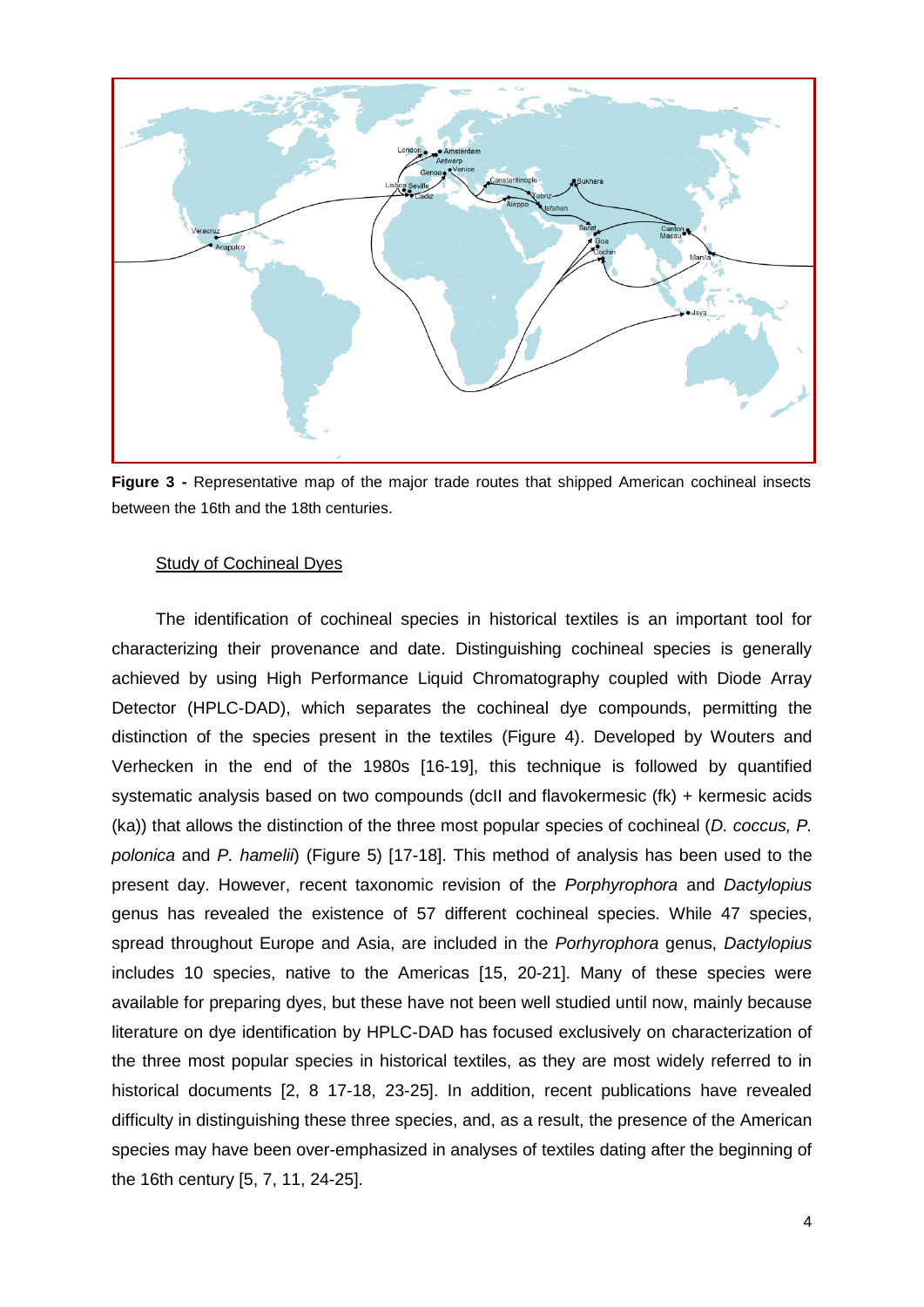

**Figure 4** - Representative chromatogram from a *Dactylopius coccus* species [26].



**Figure 5 -** Recognition of *D. coccus* (circle symbols), *P. hamelii* (triangle symbols), *P. polonica* (lozenge symbols) and historical textile samples (cross symbols) obtained by quantified systematic analysis, according with the Wouters and Verhecken method [18].

Scientific advances in the area of dye analysis have encouraged the development of new scientific methods for characterizing and distinguishing cochineal species [22, 27-32]. Recently, the work developed by Serrano *et al*. [10, 26], has shown, for the first time, that it is possible to identify different cochineal species in historical textiles, through HPLC-DAD analysis followed by Principal Component Analysis (PCA) (Figure 6). This statistical approach allows for a greater number of cochineal species to be correctly recognized and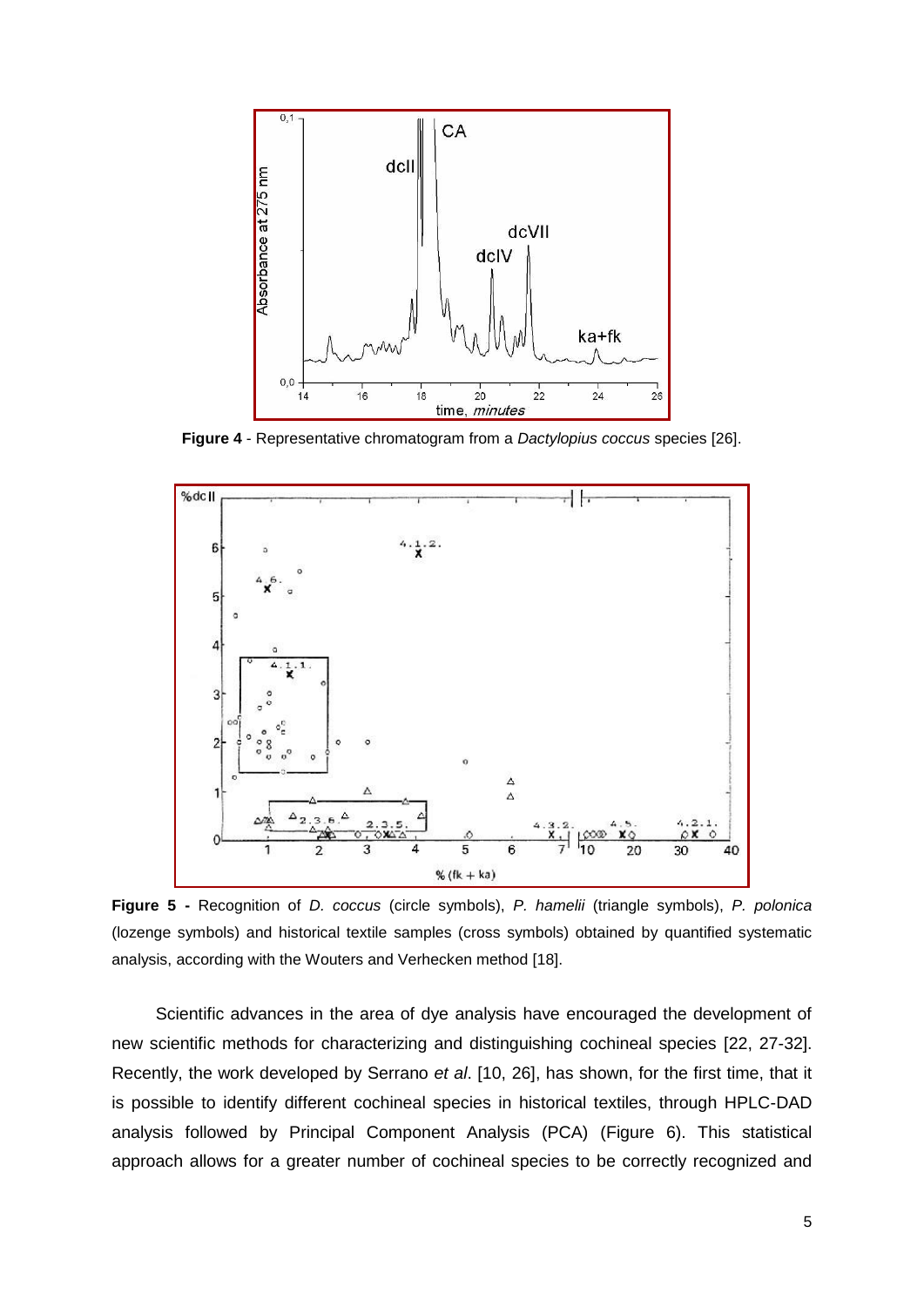identified in historical textiles, with successful results. Hence, this method provides the opportunity to conduct a detailed study into whether American cochineal was rapidly assimilated into European and Asian dyeing practices as suggested by previous publications: in Europe immediately after 1521, in Iran by the beginning of the 16th century, and in China after 1700 [2-3, 7, 11-12].



**Figure 6 -** PCA scores for the identification of cochineal species in historical textiles: *Porphyrophora* genus (solid squares), *D. coccus* species (open circles) and historical textile samples identified as *Porphyrophora sp.* (straight crosses) and *D. coccus* (solid grey circles) [10].

The main objective of Ana Serrano's PhD thesis is to gain a comprehensive understanding of the revolution caused by American cochineal on both commercial routes and dyeing practices, in the main European and Asian textile-producing centres, soon after the beginning of the Iberian Expansion. This study involves a revision of the historical sources and published literature concerning the American cochineal trade, as well as other dyestuffs; and an optimization of the analytical method previously developed in [10], to correctly distinguish the cochineal species used to dye historical textiles, and establish their provenance and date. This distinction, in direct comparison with the historical records, is absolutely essential for a proper interpretation of the presence of American cochineal in historical textiles, to assess its adoption in Europe and Asia.

#### **Questions Addressed by Access**

In this sub-project, priority is given to the study of primary and secondary historical sources concerning the American dyestuff, as a commercial product, in the transatlantic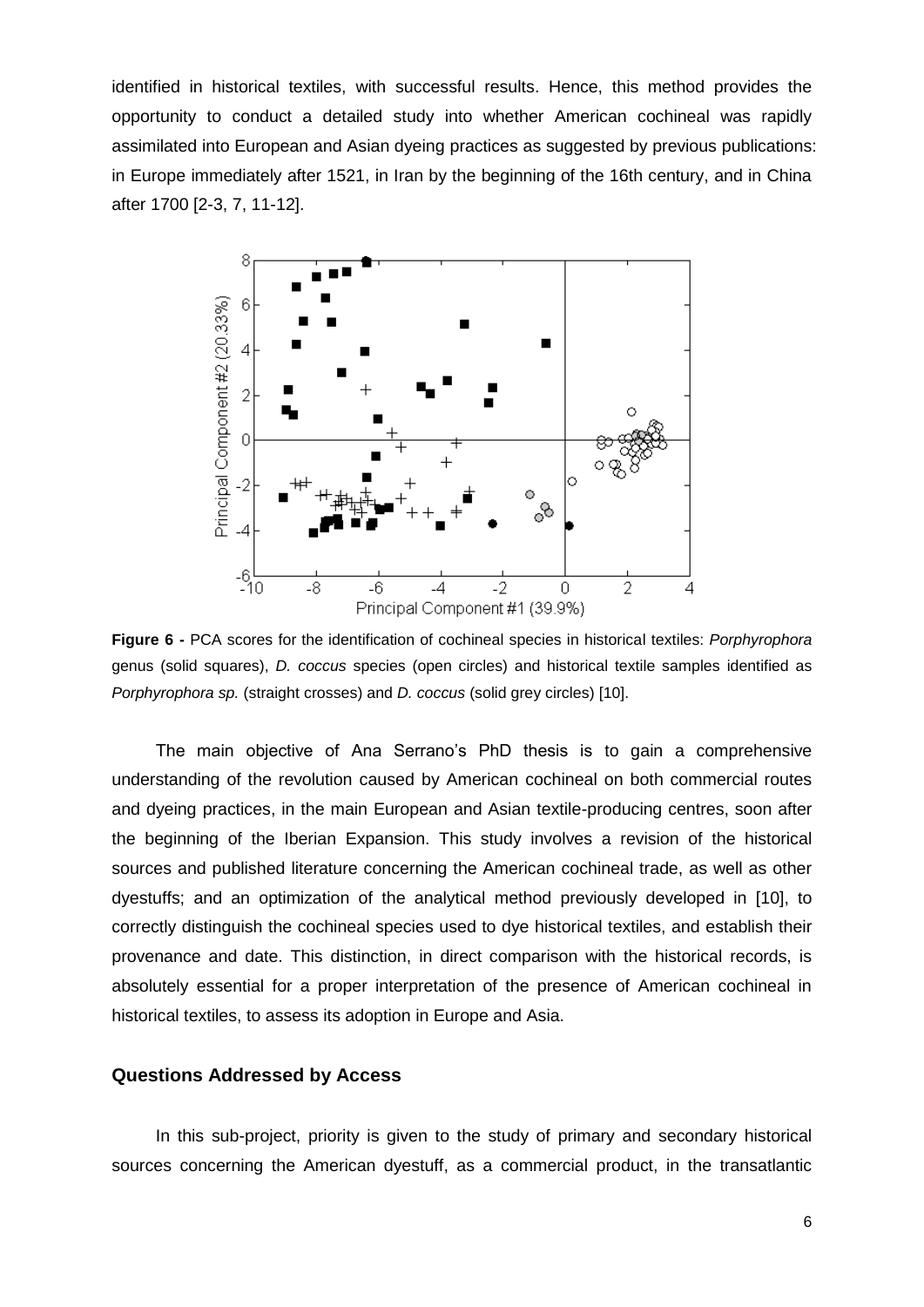trade and its circulation and integration in European and Asian dyeing practices. The construction of a solid historical context is only possible by giving special attention to the evolving historiography, in relation to the introduction of the American insect, and by determining the extent to which arguments made so far by contemporary authors, namely Donkin [2-3] or Lee [12], are reliable.

Research on the literary sources is being undertaken in Portuguese archives and libraries, and their interpretation is being supported by the supervision of Dr. Jessica Hallett (CHAM, FCSH-UNL & UAç). Though, due to the limitations of these archives and libraries, it is extremely important to have personal contact with other European libraries, archives and databases to obtain a wider variety of resources and specialized literature, missing in Portuguese institutions. Scientific publications on historical textiles characterization also constitute valuable information, especially when the historical information is missing. Therefore, the literature review includes information regarding the scientific work undertaken during the last century on the characterization and identification of cochineal in historical works of art. Furthermore, involving chemists, historians and entomologists represents an interdisciplinary approach fundamental for developing an appropriate methodology for characterizing and interpreting this data with the historical context.

Hence, the chief questions addressed to the ARCHLAB Transnational Access to European archives were mainly related with the number of analyses so far undertaken for the identification of cochineal and other insect dyes, such as kermes, in historical textiles and historical paintings; and also, the extent of publications and historical sources accomplished on the historical, chemical and entomological characterization of these insect dyes, to this day.

## **Specific Aims of Access**

The archives of the institutions belonging to the CHARISMA project, namely the RCE, the NGL and the BM, represented an obvious and important starting place for beginning such an evaluation of the study of red dyes. The archival dye data, such as reports, databases, analytical data and historical samples, gathered by investigators working in these institutions; their experience in the area of cochineal identification in historical textiles; and the access of secondary literature in the institutions' associated libraries, brought important contributions for the comprehension of the historical background on trade and dyeing traditions, as well as interesting influences for the chemical analytical approaches and interdisciplinary collaborations on cochineal species characterization.

Therefore, the access to the archival databases as well as the testimonies of the institutions' scientists about the current analytical approaches enhanced the possibility of making important advances in the analytical procedure and developing an approach to the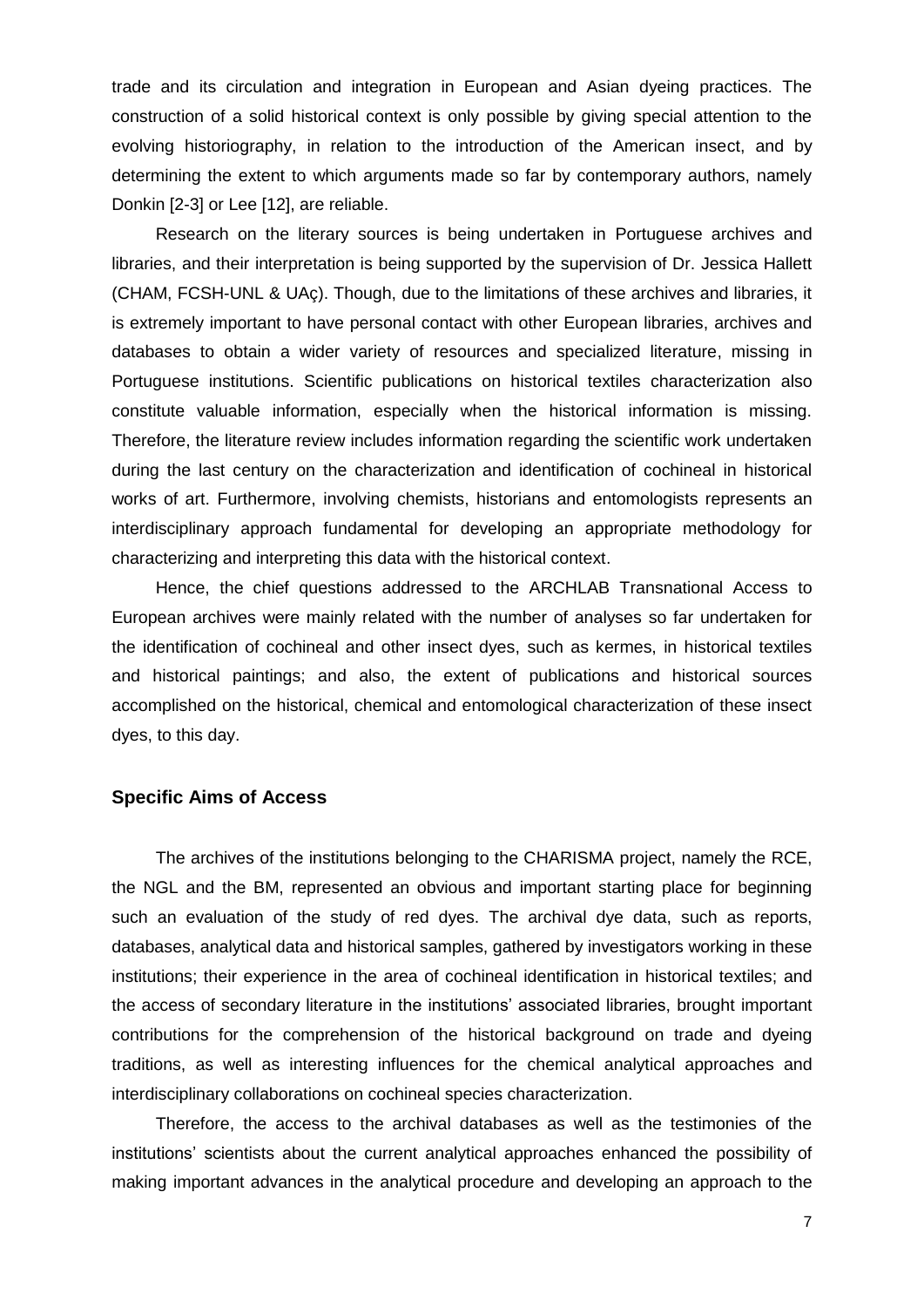scientific characterization and identification of cochineal species in textiles and paintings in this project. While RCE and BM possess archives concerning previous experiences analyzing cochineal in historical textiles, NGL houses information on the identification of this dyestuff in paintings. The contact with the analytical data from these institutions contributed to gain a more complete view of cochineal results reported so far, and, through the date and provenance of the analyzed objects, to compare their analytical results with the obtained results for related works of art, which will be analyzed during later phases of this project.

### **Results and Achievements from Access**

The research work performed at the three CHARISMA institutions was essential for the development of further phases of this project. Indeed, the research undertaken in the archives of these institutions revealed a large quantity of reports relating the presence of cochineal dye in historical works of art. However, as shown by Tables 1 to 7, the majority of the records concern objects of European provenance, dating from the late medieval period to the 17th century. Analyses of Asian objects are very small in number in comparison with the large number for European objects, and hence, further research will be undertaken during my PhD thesis. Nevertheless, the overall perspective offered by the reports was very helpful for a first evaluation of the types of historical textiles, and possibly paintings, which can be selected for analysis in later phases of this project. Also, it is important to note that reports about other insect red dyes, namely kermes, were considered, as they offer a valuable comparison with American cochineal and its acceptance in European centres of textile production.

The dyestuff identifications presented in Tables 1 to 7 also reflect a clear development in analytical instrumentation on the past few decades. Before the end of the 1980s, when Wouters and Verhecken created their analytical method to identify the most popular cochineal species in historical textiles through HPLC-DAD, analyses for characterizing dyestuffs in historical objects were based on UV spectroscopy or Thin Layer Chromatography (TLC) [16, 35]. Although today these methods are considered inaccurate and imprecise, they could successfully recognize the presence of carminic acid, the main component of cochineal species, in historical textiles, and this is observable from the results shown in Tables 1 to 3 and 6. The method of Wouters and Verhecken permitted much more advantageous analysis: not only a higher number of components could be detected, allowing the distinction of three cochineal species in historical textiles, but also smaller samples were required per analysis. Indeed, with TLC, circa 5 mg of textile sample were required [35], while with HPLC-DAD analysis only circa 0,2 - 0,3 mg are needed [10].

Currently, and as previously recorded, HPLC analysis, following the analytical method from Wouters and Verhecken, cannot provide a precise discrimination of cochineal species,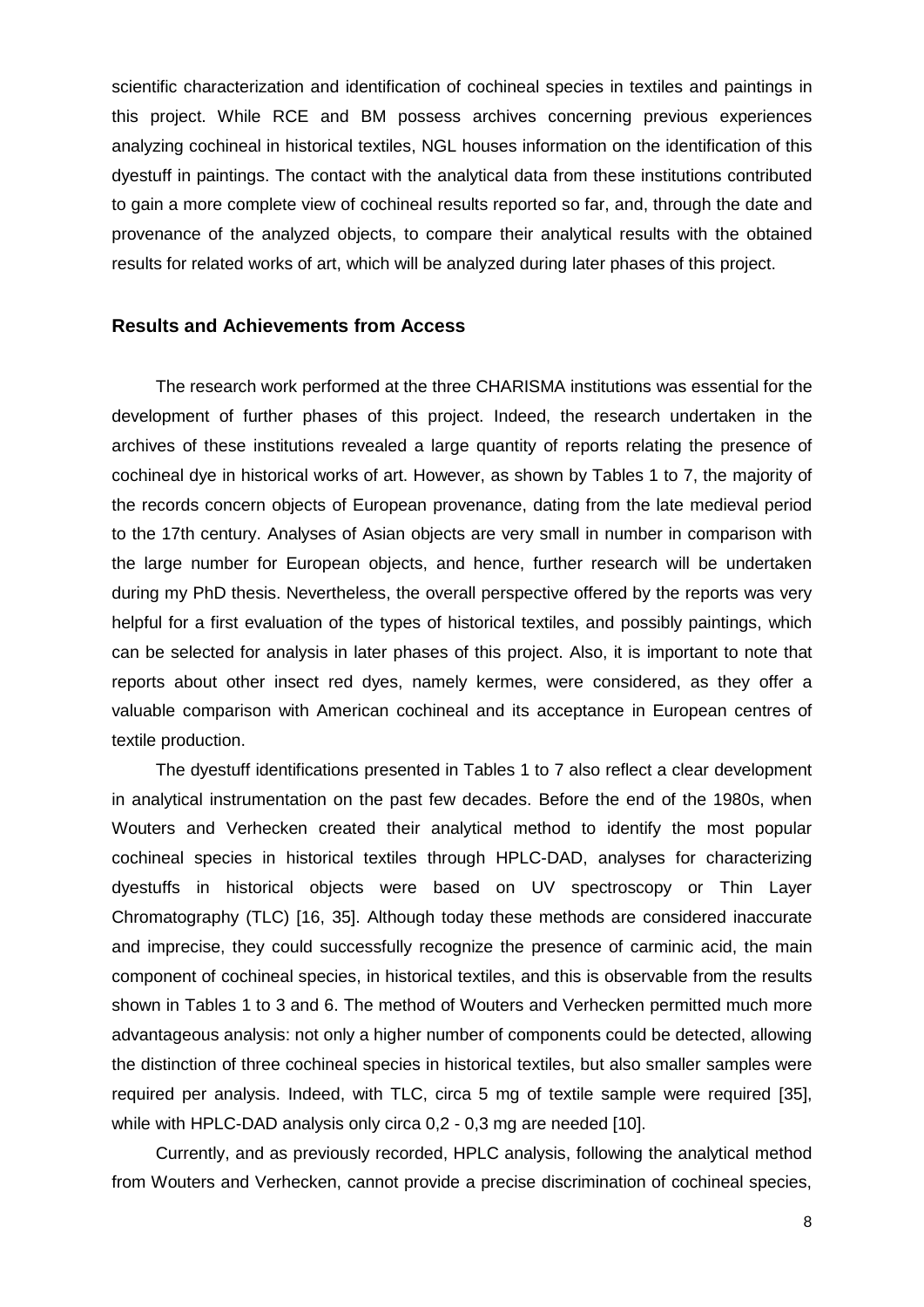and, for this reason, this project pretends to optimize the analysis conditions and obtain more accurate results about the presence of American cochineal in historical textiles. As RCE possesses a large collection of well-documented samples that remain from previous analyses carried out over the years, these will be fundamental for this project, especially for the study of the extension of American cochineal in European dyeing practices, due to the significant number of textile samples available for this region. Moreover, the information about the original historical textiles, and respective hosting institutions, might also be a good contribution for choosing other related textiles from European, and hence, Asian regions, comprising the period of time in study.

It is noteworthy to emphasize that only part of the archive registries at the RCE, concerning dyes identification in historical objects, have been studied. As the time was not enough to finish the research, the remaining archive records, comprising the years between 1986 and 1994, will be studied later in this project. Nevertheless, this preliminary study on the RCE archives revealed to be a great contribution, and provided an opportunity to have personal contact with Dr. Maarten van Bommel, which was essential for outlining and evaluating the subsequent phases of this project.

The research at the BM archives was also useful, especially owing to the efficient electronic organization of this institution's archives. However, the number of records concerning cochineal dye identification was very limited, given the very small number of objects, belonging to the BM collections, which have been submitted to chromatographic analysis so far. Moreover, many of the analyzed historical textiles, in where cochineal was reported, are dated from as late as 19th and 20th centuries, making them inappropriate for consider in this project. The remaining textiles, which were asserted to have cochineal or kermes, and which are listed in Table 6, mostly date from before the 16th century. Although this early date cannot make these textiles directly helpful for answering the main questions of this project, they can, however, lead to conclusions about the use of local cochineal species before the major advent of the Iberian Expansion and the development of global dye trade routes.

Recently, BM has purchased HPLC-DAD equipment and this is expected to produce invaluable comparative results for this PhD thesis, through the work of Dr. Thibaut Devièse, who is currently studying the collection of Peruvian archaeological textiles at the BM collections. By the personal contact with Dr. Devièse, an important collaboration was accomplished, as American cochineal species are frequently present in South American textiles.

Concerning dyes identification in oil paintings, the research undertaken in the NGL was also extremely valuable, especially owing to the kind assistance of Dr. Jo-Kirby Atkinson who helped with finding reports on cochineal dye characterization in paintings, from the institution's collection, and the Tate Gallery of London (Table 7). This insect dye, has been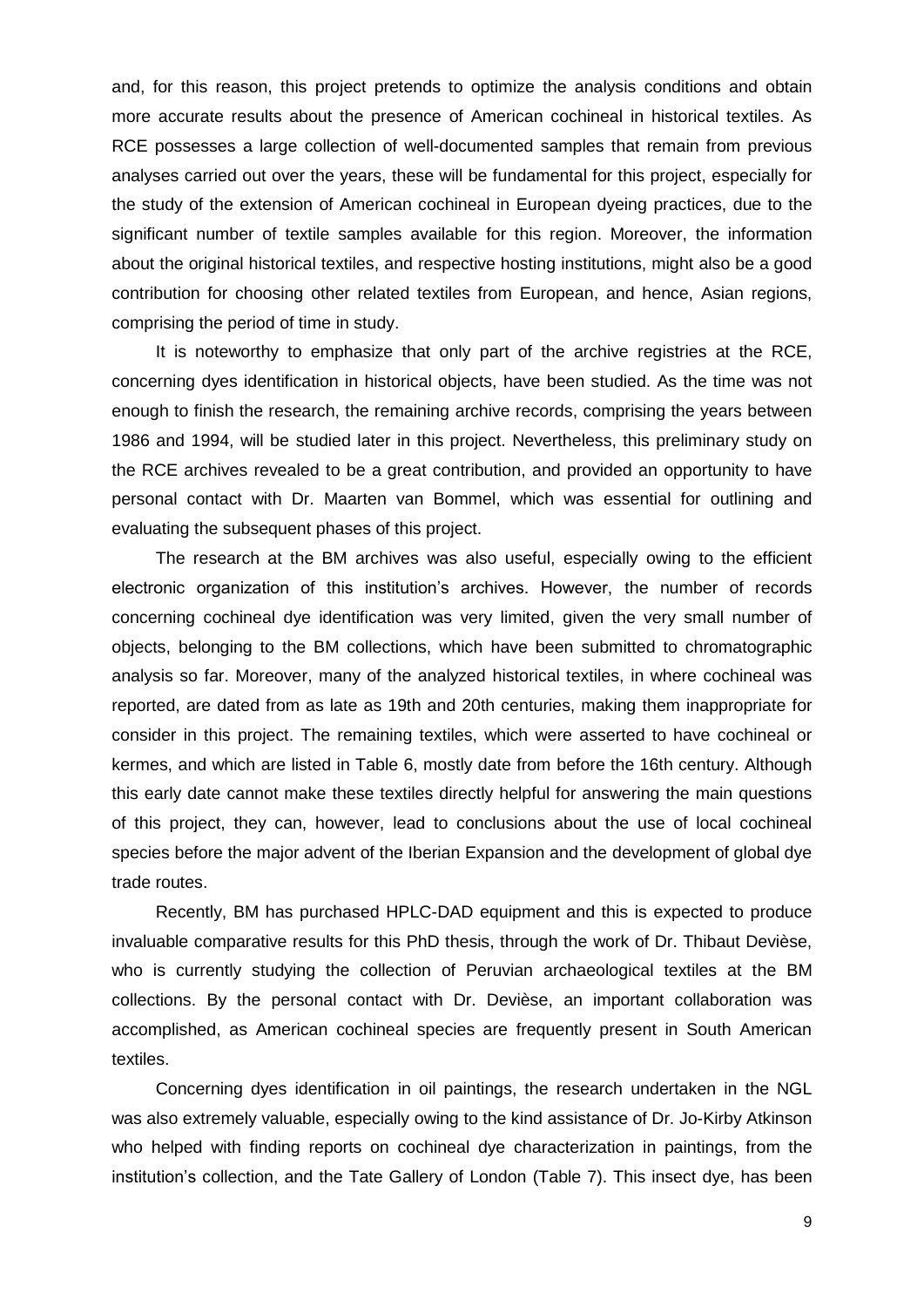reported, through HPLC-DAD analysis, as a pigment lake in historical paintings ascribed to internationally recognized painters, such as Veronese (16th century), Rembrandt or Velazquez (17th century). However, and similar to historical textiles, this analytical method cannot accurately discriminate the correct cochineal species present in red lakes, observed in the results depicted in Table 7 [36]. Although the scope of this project does not currently embrace, the optimization of the characterization of cochineal species in lake pigments, the research carried out in historical paintings is fundamental for comparison with the results for historical textiles. In fact, red lake dyestuffs are strictly related with textiles dyeing industry, especially for the 14th to the 17th centuries [36-37]. For economic purposes, red lakes especially from *Porphyrophora* cochineal and kermes insects were obtained from red-dyed textiles shearing, immersed in alkali solutions, to extract the dye. Nowadays, studies in painting conservation can accurately distinguish lakes made with direct insect sources and those made from waste textile shearings. This technology, described in detail in historical recipes, might constitute an important link between historical textiles and historical paintings, as both follow comparable preparation procedures. Hence, the possibility of identifying the occurrence of cochineal species in historical textiles and paintings, from similar regions and dates, will probably bring important contributions for the historical interpretations in this project.

Besides the work accomplished at the archives of the three CHARISMA institutions, research on specialized literature was conducted at the associated libraries from RCE and BM (Centre for Anthropology). Here, essential resources for the historical construction of American cochineal as a source of dye in the Spanish trade routes, during the Iberian Expansion, were encountered. The achieved information, which could not, otherwise, be acquired in Portuguese libraries, was very important for consolidating the knowledge in the historical background, and for understanding the current historical arguments of published literature regarding cochineal as a commercial product, in the global market of dyes during the 16th and the 18th centuries.

The overall conclusions of the diverse research undertaken, in the CHARISMA institutions visited, highlights the importance of developing an interdisciplinary approach for future work on dyestuffs characterization. The results achieved could offer a possibility of connecting working progresses and enlarge the studies perspective among the European scientific community, working on dyes identification in historical objects.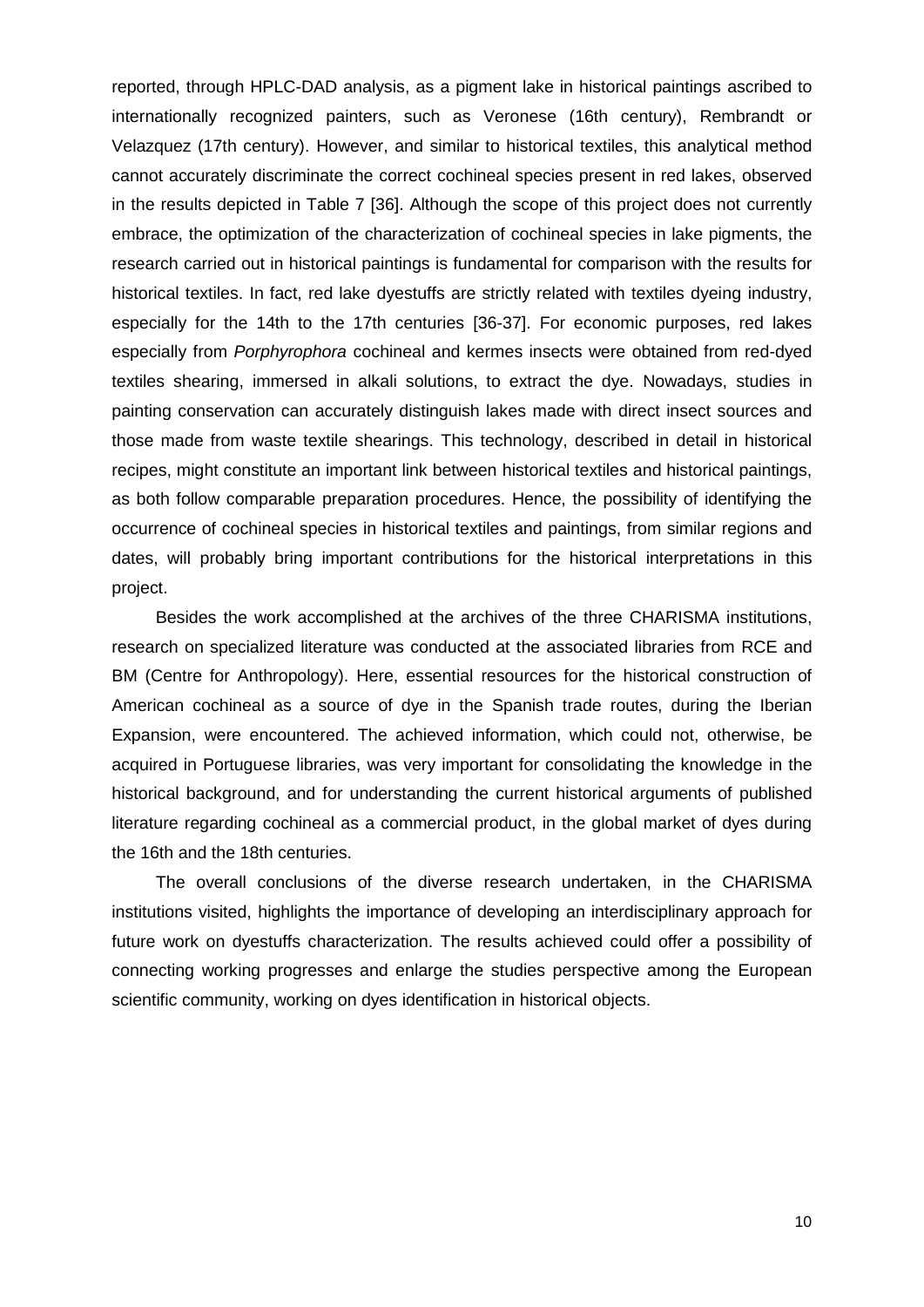Table 1: Project "On the occurrence of red Dyestuffs in Textile Materials from the period 1450-1600" - Analyses made with Thin Layer Chromatography (TLC), by Judith Hofenk de Graaff and Wilma Roelofs (1970) at the RCE. Data obtained from the institution archives and from [35].

| Donor /                    |                                                   |                       |                               | <b>Samples</b>       |                                                      |
|----------------------------|---------------------------------------------------|-----------------------|-------------------------------|----------------------|------------------------------------------------------|
| <b>Museum Collection</b>   | <b>Historical Textiles Description</b>            | <b>Provenance</b>     | <b>Date</b>                   | <b>Description</b>   | <b>Dyestuff Identification</b>                       |
| Aartsbisschoppelijk        | Velvet - "Koorkap David van Bourgondië"           | Italy                 | c. 1450                       | Red violet silk      | Kermes (ka)                                          |
| Museum, Utrecht,           | Damask, I.N. 910 - "Rode zijden stof"             | Italy                 | 1525-1550                     | Red lilac silk       | Cochineal (CA)?                                      |
| Netherlands                | Velvet, I.N. 880                                  | Italy                 | Late 15th cent.               | Red dark violet silk | Kermes (ka)                                          |
| Abegg-Foundation,          | Velvet (chasuble)                                 | Italy or Spain        | Late 15th cent.               | Red silk             | Polish cochineal (CA + ka)                           |
| Switzerland                | Weave                                             | Spain                 | c. 1500                       | Red silk             | Kermes (ka)                                          |
|                            | Weave                                             | Spain                 | 15th-16th cent.               | Red silk             | Kermes (ka) + trace of madder<br>(alizarin+purpurin) |
|                            | Wool weave                                        | Peru, Inka            | Mid-16th cent.                | Red rose wool        | Cochineal (CA)                                       |
|                            | Velvet                                            | Italy                 | Late 16th cent.               | Red silk             | Cochineal (CA)                                       |
|                            | Velvet Bern, Historisches museum                  | Italy                 | 2nd half of the               | Silk                 | Kermes (ka) + lac dye                                |
|                            |                                                   |                       | 16th cent.                    |                      |                                                      |
| Deutsches<br>Tapetenmuseum | Wall hanging, weave                               | Italy, Venice         | 1550-1570                     | Red silk             | Cochineal (CA)                                       |
| Galleria della Ufizi       | Tapestry, gobelin                                 | Brussels?             | 2nd half of the               | Red lilac wool       | Kermes (ka)                                          |
|                            |                                                   |                       | 16th cent.                    | Red violet silk      | Cochineal (CA)                                       |
| Gewerbe Museum, Basel      | Velvet, I.N. Dep. Hist. Mus. 1907/114             | Italy?                | c. 1600                       | Red violet silk      | Kermes (ka)                                          |
|                            | Velvet, I.N. Dep. Hist. Mus. 1907/230             |                       | 16th/17th cent.               | Wine red silk        | Cochineal (CA) + kermes (ka)                         |
|                            | Velvet brocade, I.N. Dep. Hist. Mus. 1907/208     | Italy                 | 15th cent.                    | Wine red silk        | Polish cochineal + kermes<br>$(CA+ka)$               |
|                            | Damask, I.N. Dep. Hist. Mus. 1907/106             | Italy                 | 2nd half of the<br>16th cent. | Red silk             | Polish cochineal (CA)                                |
|                            | Damask, I.N. Dep. Hist. Mus. 1929/28              | Italy                 | Late 16th cent.               | Red silk             | Cochineal (CA)                                       |
|                            | Florentine string, I.N. Dep. Hist. Mus. 1933/59   | Italy                 | Late 15th cent.               | Red silk             | Kermes (ka)                                          |
|                            | Weave, I.N. Dep. Hist. Mus. 1933/96c              | Italy                 | 14th cent.?                   | Red silk             | Kermes (ka)                                          |
|                            | Velvet, I.N. Dep. Hist. Mus. 1966/33a-c           | Italy                 | c. 1500                       | Red violet silk      | Kermes (ka)                                          |
|                            | Damask I.N. Dep. Hist. Mus. 1966/7                | Italy                 | 16th cent.?                   | Red violet silk      | Polish cochineal (CA)                                |
|                            | Embroidery, I.N. Dep. Hist. Mus. 1967/st.47       | Germany               | 2nd half 16th<br>cent.        | Red silk             | Polish cochineal (CA)                                |
|                            | Damask, I.N. Dep. Hist. Mus. 1926/26              | Italy                 | 16th/17th cent.               | Red silk             | Polish cochineal (CA + ka) +<br>kermes (ka)          |
|                            | Velvet (pile), I.N. Dep. Hist. Mus. 1966/31       | <b>Central Europe</b> | 1460?                         | Red violet silk      | Cochineal (CA)                                       |
|                            | Damask, I.N. Dep. Hist. Mus. 1923/8               | Italy                 | 16th cent.                    | Red silk             | Polish cochineal                                     |
|                            |                                                   |                       |                               |                      | $(CA + trace of ka)$                                 |
|                            | Embroidery, I.N. Dep. Hist. Mus. 1967/st.33       | Italy                 | 16th cent.                    | Red violet silk      | Polish cochineal (CA + trace of<br>ka)               |
|                            | Linen embroidery, I.N. Dep. Hist. Mus. 1967/st.40 | Italy                 | Late 16th cent.               | Red silk             | Cochineal (CA)                                       |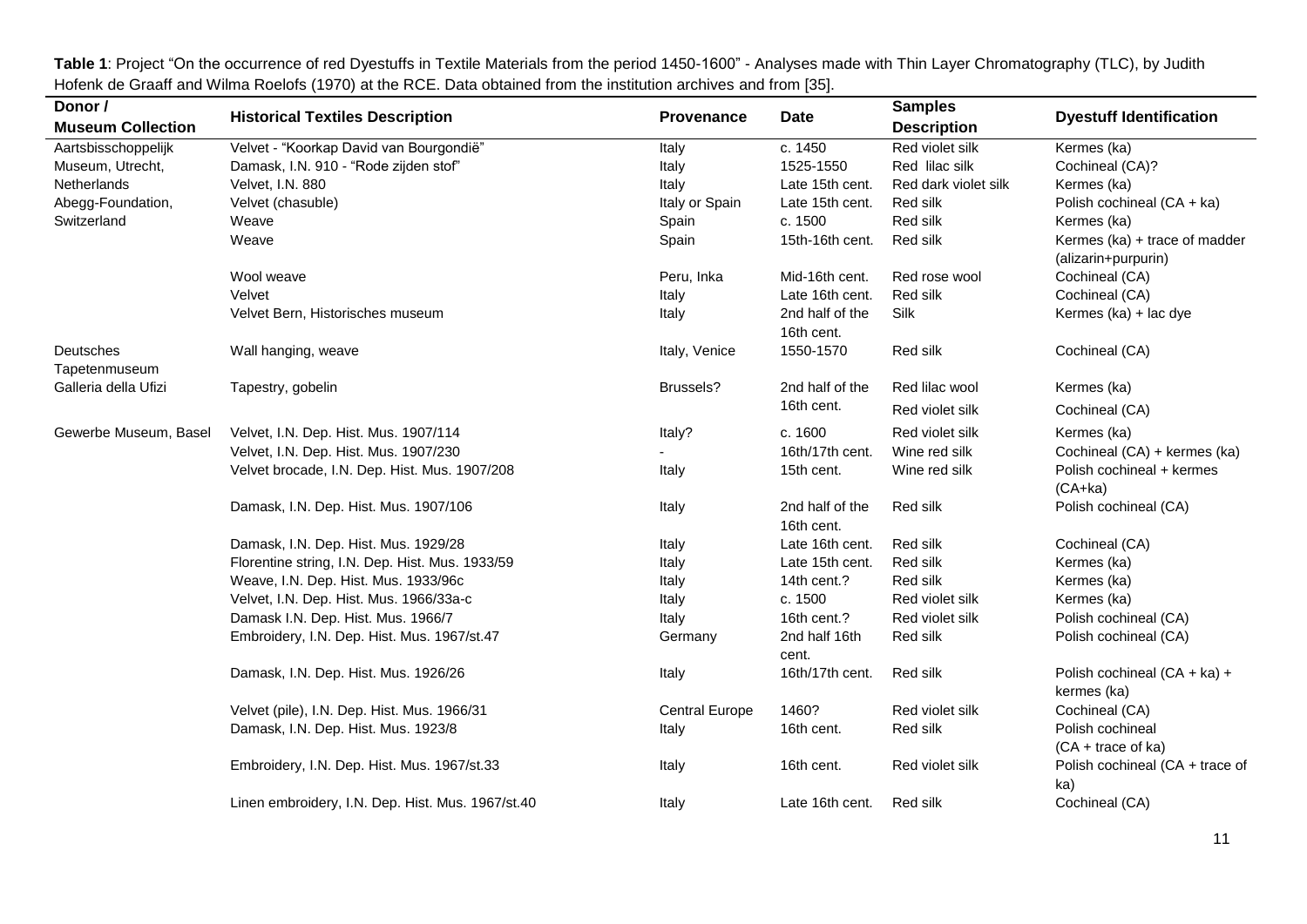| Donor /<br><b>Museum Collection</b>          | <b>Historical Textiles Description</b>                                                                                                                                        | Provenance             | <b>Date</b>                   | <b>Samples</b><br><b>Description</b> | <b>Dyestuff Identification</b>                                |
|----------------------------------------------|-------------------------------------------------------------------------------------------------------------------------------------------------------------------------------|------------------------|-------------------------------|--------------------------------------|---------------------------------------------------------------|
| Gewerbe Museum, Basel                        | Cushion-cover, embroidery, I.N. Dep. Hist. Mus. 1967/st.42                                                                                                                    | Italy?                 | 16th/17th cent.               | Red silk                             | Polish cochineal (CA + ka) or<br>Cochineal (CA) + kermes (ka) |
|                                              | Cushion-cover, embroidery I.N. Dep. Hist. Mus. 1967/st.41                                                                                                                     | Italy                  | late 16th cent.               | Red silk                             | Cochineal (CA)                                                |
|                                              | Chasuble, linen embroidery, I.N. Dep. Hist. Mus. 1967/st.54                                                                                                                   | <b>Central Europe</b>  | 14th cent.                    | Red dark silk                        | Kermes (ka)                                                   |
|                                              | Chasuble, linen embroidery, I.N. Dep. Hist. Mus. 1967/51                                                                                                                      | Italy or France        | 16th cent.                    | Red silk                             | Cochineal (CA)                                                |
|                                              | Embroidered strips of vestment, I.N. Dep. Hist. Mus. 1967/st.57a,b                                                                                                            | Italy                  | c. 1560                       | Red silk                             | Cochineal (CA)                                                |
|                                              | Linen embroidery, I.N. Dep. Hist. Mus. 1897/216b                                                                                                                              | Italy                  | 1st half of the<br>16th cent. | Red silk                             | Kermes (ka)                                                   |
|                                              | Linen embroidery, I.N. Dep. Hist. Mus. 1967/st.37                                                                                                                             | Italy                  | late 16th cent.               | Red violet silk                      | Cochineal (CA)                                                |
|                                              | Linen embroidery, I.N. Dep. Hist. Mus. 1967/st.25                                                                                                                             | Switzerland            | 16th/17th<br>cent.            | Red silk                             | Cochineal (CA)                                                |
|                                              | Brocatelle, I.N. Dep. Hist. Mus. 1907/105                                                                                                                                     | Switzerland            | c. 1600                       | Red violet silk                      | Cochineal (CA)                                                |
|                                              | Brocade, I.N. Dep. Hist. Mus. 1907/97 - "Altar-antependium,<br>Nordschweiz, Basel, 2. Hälfte 15. Jh."                                                                         | Italy                  | 2nd half of the<br>15th cent. | Red silk                             | Polish cochineal + kermes<br>$(CA+ka)$                        |
| Historisch Museum Bern                       | Velvet                                                                                                                                                                        | Italy                  | 2nd half of the<br>15th cent. | Red silk                             | Cochineal (CA)                                                |
| Kungl. Livrustkammaren,<br>Stockholm, Sweden | Velvet, I.N. 2930 - "harness saddle of Erik XVI"                                                                                                                              | Belgium,<br>Antwerp    | 1560-62                       | Red silk                             | Polish cochineal (CA + ka)                                    |
|                                              | I.N. 755 - "Polish trumpet-flag, probably for Sigismundis III"                                                                                                                | Poland                 | c. 1605                       | Red silk                             | Polish cochineal (CA + ka)                                    |
|                                              | Embroidery, I.N. 06/6687 - "canopy of the wife of Erik XVI - she<br>was crowned in 1568"                                                                                      | Sweden,<br>Stockholm   | c. 1568                       | Red bordeau/crimson<br>silk          | Polish cochineal (CA + ka)                                    |
|                                              |                                                                                                                                                                               |                        |                               | Red rose silk                        | Polish cochineal (CA + ka) +<br>brazilwood (brasilein)        |
|                                              | I.N. 3936 - "velvet from inside of shield (rondache) Italian<br>manufacture (Milano), late 16th cent. Warbooty from Prague 1648,<br>part of the collection of Queen Kristina" | Italy, Milan           | Late 16th cent.               | <b>Red silk</b>                      | Polish cochineal (CA + ka)                                    |
|                                              | I.N. 2611a - "velvet from shield, dated 1548, probably belonging to<br>Sigismund August of Poland. Etched by Jorg Sorg in Augsburg.<br>Also part of the fringe"               | Poland or<br>Augsburg? | 1548?                         | Red silk                             | Polish cochineal (CA + ka) +<br>trace of kermes               |
| Kunstindustri museet I                       | "Tapestry, Brussel. Horsemen and knights in armour"                                                                                                                           | Belgium                | Mid-16th cent.                | Red wool                             | Cochineal (CA)                                                |
| Oslo                                         | Tapestry, gobelin - "Loth and his daughters fleeing from Sodom"                                                                                                               | Norway                 | Late 16th cent.               | Red wool                             | Kermes (ka)                                                   |
| Metropolitan Museum of<br>Art, New York      | Satin velvet, I.N. 46.156.140 - "pile on pile"                                                                                                                                | Italy                  | Late 15th cent.               | Red silk                             | Polish cochineal (CA + ka) or<br>cochineal (CA) + kermes (ka) |
|                                              | I.N. 52.20.11 - "Medallions a fal corner, servant in cut velvet on<br>twill ground", Shah Tahmasp period                                                                      | Iran                   | 16th cent.                    | Red silk                             | Polish cochineal (CA + ka) or<br>cochineal (CA) + kermes (ka) |
|                                              | I.N. 52.20.21 - "Satin, patterned in silver and gold"                                                                                                                         | Minor Asia,<br>Bursa   | 16th cent.                    | Red silk                             | Polish cochineal (CA + ka) or<br>cochineal (CA) + kermes (ka) |
| Musee Historique des<br>Tissus, France       | Velvet, I.N. 33.357                                                                                                                                                           | Italy                  | 2nd half of the<br>15th cent  | Red silk                             | Polish cochineal (CA + ka)                                    |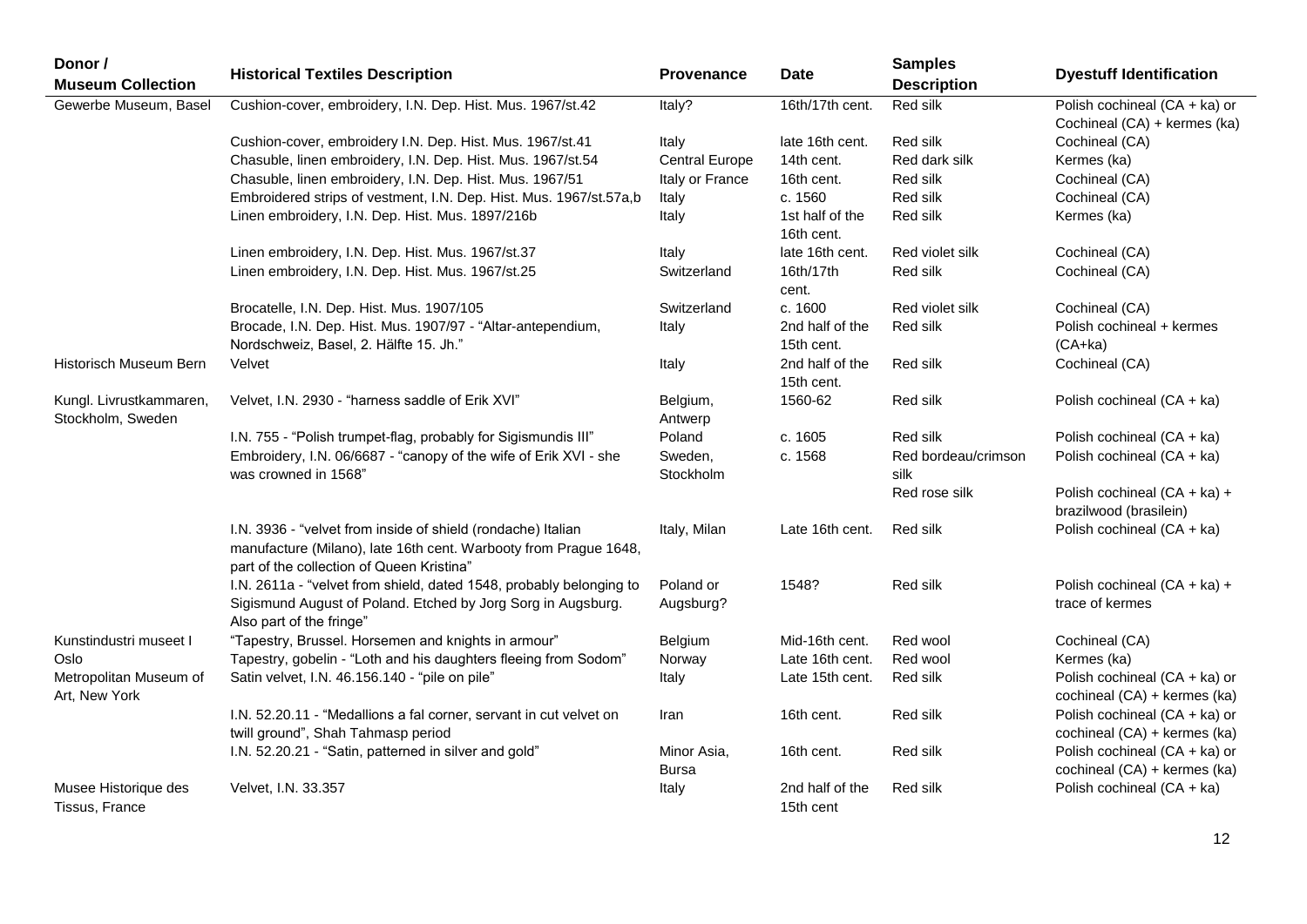| Donor /<br><b>Museum Collection</b>           | <b>Historical Textiles Description</b>                                                        | Provenance     | <b>Date</b>                     | <b>Samples</b><br><b>Description</b> | <b>Dyestuff Identification</b>                                |
|-----------------------------------------------|-----------------------------------------------------------------------------------------------|----------------|---------------------------------|--------------------------------------|---------------------------------------------------------------|
| Musee Historique des                          | Velvet, I.N. 30.935                                                                           | Italy          | 2nd half of the                 | Red silk                             | Polish cochineal (CA + ka)                                    |
| Tissus, France                                |                                                                                               |                | 15th cent.                      |                                      |                                                               |
|                                               | Velvet, I.N. 22864                                                                            | Italy          | 15th/16th cent.                 | Red silk                             | Polish cochineal (CA +k a)                                    |
| Museos de Arte - Museo                        | I.N. 32.951                                                                                   |                | 17th cent.                      | Red silk                             | Kermes (ka)                                                   |
| Textil, Barcelona, Spain                      | I.N. 23.769                                                                                   |                | 16th cent.                      | Red violet silk                      | Cochineal (CA)                                                |
|                                               | I.N. 32.946                                                                                   |                | 14th cent.                      | Red violet silk                      | Kermes (ka)                                                   |
|                                               | I.N. 22.690                                                                                   | Spain          | 15th cent.                      | Red silk                             | Cochineal (CA)? + brazilwood<br>(a trace of brazilein)        |
|                                               | I.N. 23.878                                                                                   |                | 15th cent.                      | Red silk                             | Kermes (ka)                                                   |
|                                               | I.N. 22.213                                                                                   |                | 16th cent.                      | Red silk                             | Kermes (ka)                                                   |
|                                               | I.N. 23.758                                                                                   |                | 16th/17th cent.                 | Red violet silk                      | Cochineal (CA)                                                |
| Museu Calouste<br>Gulbenkian                  | Velvet - "Velours Turc"                                                                       | Turkey         | 16th cent.                      | Red violet silk                      | Cochineal (CA)                                                |
| Museu de Aveiro                               | Velvet - "Parement de velours"                                                                |                | 16th cent.                      | Red silk                             | Cochineal (CA)                                                |
| Museu Nacional de Arte                        | Bed-spread, I.N. 1745 - "Couvre-lit 'Chine' XVII siècle"                                      | China          | Mid-17th cent.                  | Red silk                             | Cochineal (CA)                                                |
| Antiga, Lisbon, Portugal                      | Bed-spread, I.N. 2136 - "Couvre-lit 'India' XVII siècle"                                      | India          | Mid-17th cent.                  | Red silk                             | Cochineal (CA)                                                |
|                                               | Velvet, I.N. 2033 - "Velours italien. Parement du Monastere dos<br>Jeronimos"                 | Italy          | 15th-16th cent.                 | Red violet silk                      | Polish cochineal (CA + ka)                                    |
|                                               | Velvet (chasuble), I.N. 1616 - "brocad de velours"                                            | Spain          | 15th cent.                      | Red violet silk                      | Polish cochineal (CA + ka)                                    |
| Muzeum Narodowe w<br>Warszawie, Poland        | Satin                                                                                         | Italy          | 1650                            | Red silk                             | Polish cochineal (CA + ka) or<br>cochineal (CA) + kermes (ka) |
|                                               | Satin - "The coat of arms of Sforza and the white Eagle of our king<br>Sigismundus the First" | Italy          | 1st half of the<br>16th cent.   | Red silk                             | Polish cochineal (CA + ka) or<br>cochineal (CA) + kermes (ka) |
|                                               | Velvet - "Fragment of a chasuble? With the pattern of granate"                                | Italy          | 15th/16th cent.                 | Red violet silk                      | Cochineal (CA)?                                               |
|                                               | Brocade - "pattern of granate"                                                                | Turkey         | 16th cent                       | Red violet silk                      | Cochineal (CA)                                                |
|                                               | Velvet                                                                                        | Italy          | 16th cent.                      | Red violet silk                      | Cochineal (CA)                                                |
| Osterreichisches                              | Brocade, I.N. T4128                                                                           | Spain          | Mid-16th cent.                  | Red violet silk                      | Cochineal (CA)                                                |
| Museum für Angewandte<br>Kunst, Wien, Austria | Brocade velvet, I.N. T5597                                                                    | Italy          | Beginnings of<br>the 16th cent. | Red pink silk                        | Cochineal (CA)                                                |
|                                               | Brocade + velvet, I.N. T922                                                                   | Italy          | Mid-15th cent.                  | Red violet silk                      | Polish cochineal (CA + ka)                                    |
|                                               | Weave, I.N. T869                                                                              | Spain, Granada | 2nd half of the<br>15th cent.   | Red silk                             | Kermes (ka) + madder<br>(purpurin + alizarin)                 |
|                                               | Velvet brocade, I.N. T9236                                                                    | Italy          | 2nd half of the<br>15th cent.   | Red silk                             | Cochineal (CA)                                                |
|                                               | Velvet, I.N. T2320                                                                            | Italy or Spain | 2nd half of the<br>16th cent.   | Red silk                             | Cochineal (CA)                                                |
| Palácio de Vila Viçosa                        | Velvet - "Velours italien et soie de la doublure"                                             | Italy          | 15th cent.                      | Red violet silk                      | Cochineal (CA)                                                |

Polish cochineal (CA + ka)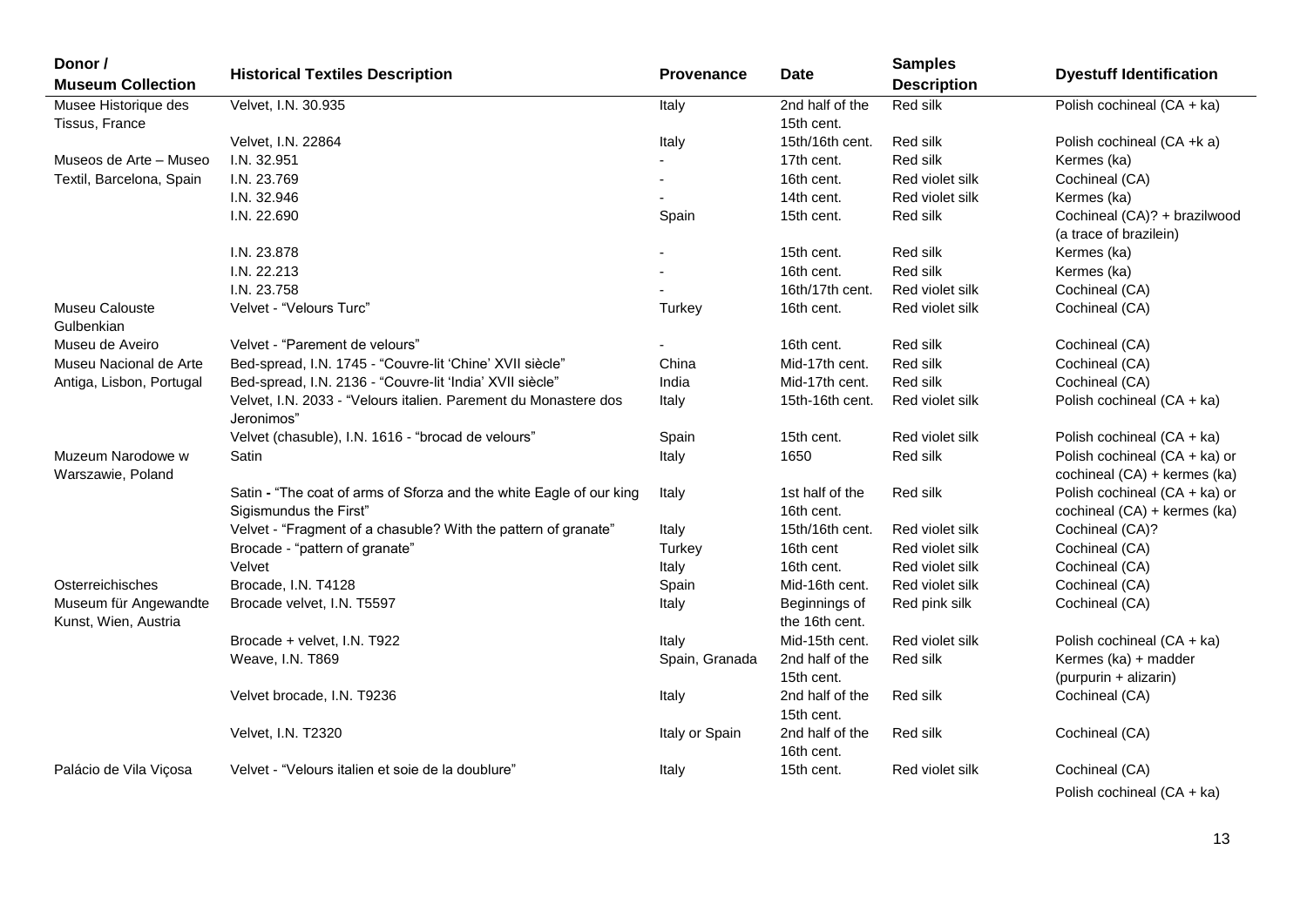| Donor /<br><b>Museum Collection</b>              | <b>Historical Textiles Description</b>                                                                                                                                               | <b>Provenance</b>            | <b>Date</b>                   | <b>Samples</b><br><b>Description</b> | <b>Dyestuff Identification</b>                                |
|--------------------------------------------------|--------------------------------------------------------------------------------------------------------------------------------------------------------------------------------------|------------------------------|-------------------------------|--------------------------------------|---------------------------------------------------------------|
| Riksantik-varieämbetet,<br>Stockholm, Sweden     | Velvet, chasuble                                                                                                                                                                     | Italy                        | 1st half of the<br>17th cent. | Red violet silk                      | Cochineal (CA)                                                |
|                                                  | Velvet, chasuble                                                                                                                                                                     | Italy                        | Late 15th cent.               | Red lilac silk                       | Kermes (ka)                                                   |
| Schweizerisches<br>Landesmuseum, Zürich,         | Embroidery, I.N. LM6096                                                                                                                                                              | Switzerland<br>Kanton Luzern | 1552                          | Red rose wool                        | Polish cochineal (CA + ka) or<br>cochineal (CA) + kermes (ka) |
| Switzerland                                      | Weave, I.N. LM29359                                                                                                                                                                  | Basel or<br>Oberrhein        | 1566                          | Red dark wool                        | Cochineal (CA) + madder<br>(purpurin + alizarin)              |
| Sé de Portalegre                                 | Velvet - "Chape du parement Anglais - velours"                                                                                                                                       |                              | 15th cent.                    | Red violet silk                      | Kermes (ka)<br>Polish cochineal (CA + ka)                     |
| Sé de Viseu                                      | Weave - "Doublure de la chape"                                                                                                                                                       |                              | 15th cent.                    | Red violet silk                      | Polish cochineal (CA + ka)                                    |
| Soprintendenza alle<br>Gallerie. Museo Civico di | Tissue - "tessuto in seta ermisino"                                                                                                                                                  | Toscane, Italy               | 17th cent.                    | Red violet silk                      | Cochineal (CA) + brazilwood<br>(brazilein)                    |
| Modena, Firenze, Italy                           | Brocade - "filato del broccato della meta del sec. XVI proveniente<br>dai parimenti sacri della Cappella Degli Spagnoli, Santa Maria<br>Novella Firenze: dono di Eleanora di Toledo" | Italy                        | 16th cent.                    | Red violet silk                      | Cochineal (CA) + brazilwood<br>(brazilein)                    |
|                                                  | Brocade - "Broccatello. Opere Saracene. Tessuto forse Lucchese                                                                                                                       | Italy, Modena                | 14th-15th cent.               | Red violet silk                      | Cochineal (CA) + brazilwood                                   |
|                                                  | (in una busta) filato del sec. XIV-XV"                                                                                                                                               |                              |                               |                                      | (brazilein)                                                   |
|                                                  | Brocade - "tessuto spolinado"                                                                                                                                                        | Italy, Toscana               | 18th cent.                    | Red rose silk                        | Cochineal (CA) + brazilwood<br>(brazilein)                    |
|                                                  | Damask - "Damasco di seta"                                                                                                                                                           | Italy, Toscana               | Mid-17th cent.                | Red violet silk                      | Cochineal (CA) + brazilwood<br>(brazilein)                    |
|                                                  | "tessuto in lampasso di seta"                                                                                                                                                        | Italy, Toscana               | 17th cent.                    | Red violet silk                      | Cochineal (CA)                                                |
|                                                  | Damask - "tessuto in lampasso di seta damascata"                                                                                                                                     | Italy, Toscana               | Mid-17th cent.                | Red violet silk                      | Cochineal (CA)                                                |
|                                                  | Brocade - "Broccatello in seta e filaticcio"                                                                                                                                         | Italy, Toscana               | 17th cent.                    | Red violet silk                      | Cochineal (CA)                                                |
|                                                  | Damask - "Damasco in seta e filaticcio"                                                                                                                                              | Italy, Florence              | 17th cent.                    | Red violet silk                      | Cochineal (CA)                                                |
|                                                  | "Rasone in seta filaticcio"                                                                                                                                                          | Italy, Lucchese              | 17th cent.                    | Red violet silk                      | Cochineal (CA)                                                |
|                                                  | "Gallone in velluto tagliato. Dal paliotto della chiesa fiorentina di S.<br>Remigio"                                                                                                 | Italy, Toscana               | 17th cent.                    | Red silk                             | Cochineal (CA)                                                |
|                                                  | Velvet - "Velluto in seta Dal paliotto d'oro del Museo di S.<br>Gimignano"                                                                                                           | Italy, Toscana               | 2nd half of the<br>16th cent. | Red silk                             | Kermes (ka)                                                   |
|                                                  | Velvet - "Velluto in seta"                                                                                                                                                           | Italy, Florence              | 16th cent.                    | Red silk                             | Cochineal (CA) + trace of<br>kermes (ka)                      |
|                                                  | Velvet - "Velluto in seta"                                                                                                                                                           | Italy, Toscana               | c. 1550                       | Red silk                             | Polish cochineal (CA + ka)                                    |
|                                                  | Velvet - "Velluto in seta"                                                                                                                                                           | Italy, Toscana               | 16th cent.                    | Red silk                             | Kermes (ka)                                                   |
|                                                  | Satin - "Tessuto in seta fiamma"                                                                                                                                                     | Italy, Lucchese              | 16th cent.                    | Red silk                             | Polish cochineal (CA + ka)                                    |
|                                                  | Satin brocade - "Broccatello in cascame di seta"                                                                                                                                     | Italy, Lucchese              | Mid-16th cent                 | Red silk                             | Polish cochineal (trace of<br>kermes) $(CA + ka)$             |
|                                                  | Brocade - "Broccatello in cascame di seta"                                                                                                                                           | Italy, Lucchese              | 16th cent.                    | Red silk                             | Polish cochineal (trace of<br>kermes) (CA + ka)               |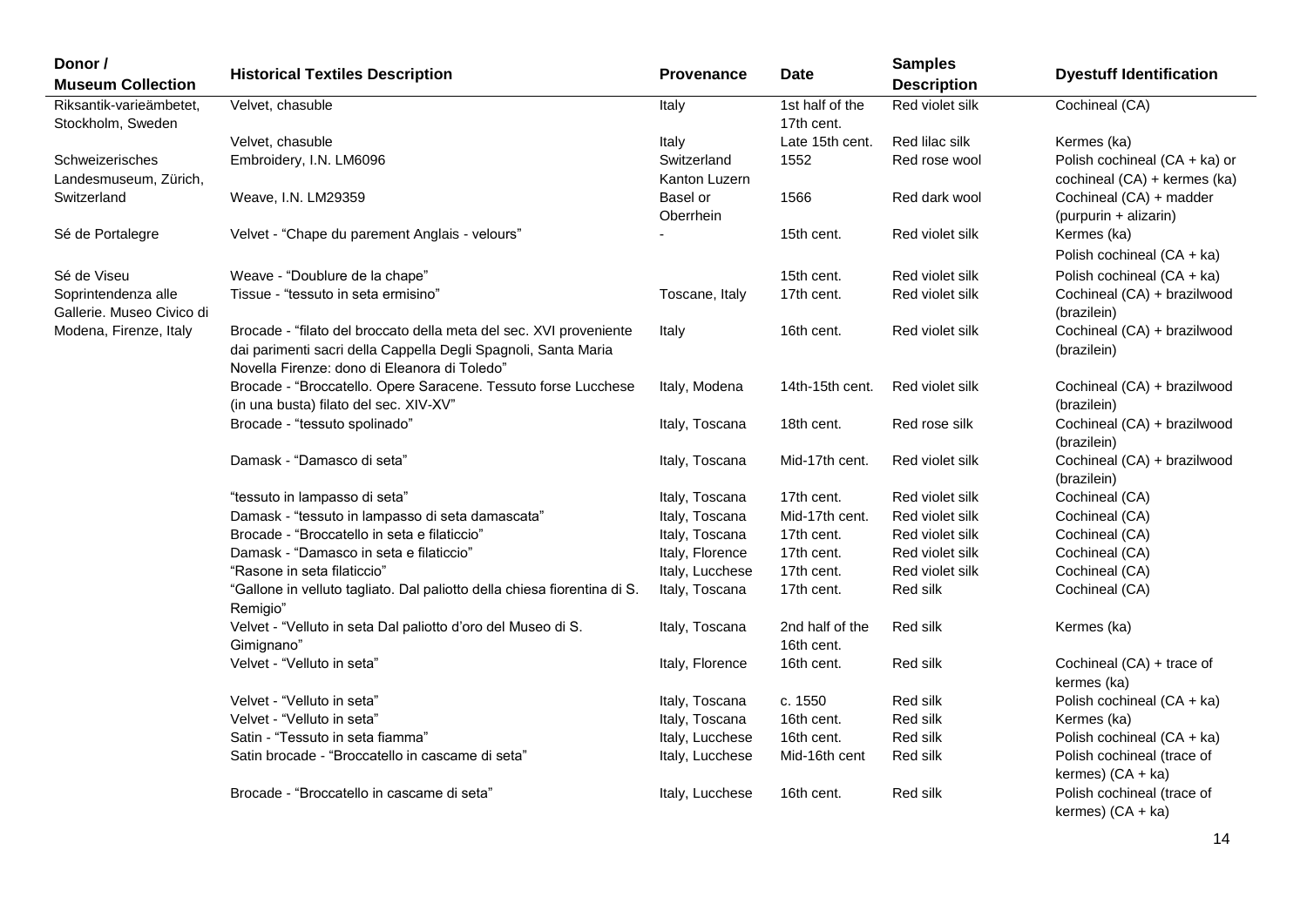| Donor /                   |                                            |                   | Date            | <b>Samples</b>     |                                |
|---------------------------|--------------------------------------------|-------------------|-----------------|--------------------|--------------------------------|
| <b>Museum Collection</b>  | <b>Historical Textiles Description</b>     | <b>Provenance</b> |                 | <b>Description</b> | <b>Dyestuff Identification</b> |
| Soprintendenza alle       | Brocade - "Broccatello in cascame di seta" | Italy, Toscana    | 16th cent.      | Red silk           | Polish cochineal (spoor        |
| Gallerie, Museo Civico di |                                            |                   |                 |                    | kermes) $(CA + ka)$            |
| Modena, Firenze, Italy    |                                            |                   |                 |                    |                                |
| Staatliche Museen         | Pluvial, velvet, I.N. 62.155               | Italy             | Mid-15th cent.  | Red violet silk    | Polish cochineal (CA + ka)     |
| Preussischer Kulturbesitz |                                            |                   |                 | Red pink silk      | Polish cochineal (CA + ka)     |
| Kunstgewerbe Museum,      | Embroidery indo-portuguese, I.N. 65.33     | Portugal          | c. 1600         | Red violet silk    | Cochineal (CA) + madder        |
| Berlin, Germany           |                                            |                   |                 |                    | (purpurin + alizarin)          |
|                           | Embroidery/satin, I.N. 6510                | France            | 1550            | Red violet silk    | Cochineal (CA) + brazilwood    |
|                           |                                            |                   |                 |                    | (brazilein)                    |
|                           | Velvet, I.N. 1986.10                       | Italy or Spain    | 1480            | Red violet silk    | Polish cochineal (CA + ka)     |
| Textile Museum Krefeld,   | Velvet brocade, I.N. 00185                 | Italy             | 15th cent.      | Red silk           | Kermes (ka)                    |
| Germany                   | Weave, I.N. 01270                          | Spain, Granada    | c. 1500         | Red silk           | Kermes (ka)                    |
| (Gewebesammlung,          | Velvet, I.N. 00059                         | Italy             | 15th cent.      | Red silk           | Kermes (ka)                    |
| Krefeld, An der           | Damask, I.N. 01982A                        | Italy             | 16th cent.      | Stone red silk     | Cochineal (CA)                 |
| Ingenieurschule für       | Brocade, I.N. 01156                        | Italy, Florence   | 2nd half of the | Red silk           | Kermes (ka)                    |
| Textilwesen)              |                                            |                   | 15th cent.      |                    |                                |
|                           | Brocade, I.N. 01151                        | Italy             | Mid 15th cent.  | Red silk           | Kermes (ka)                    |
|                           | Brocade, I.N. 01310                        | Spain             | c. 1600         | Red violet silk    | Cochineal (CA)                 |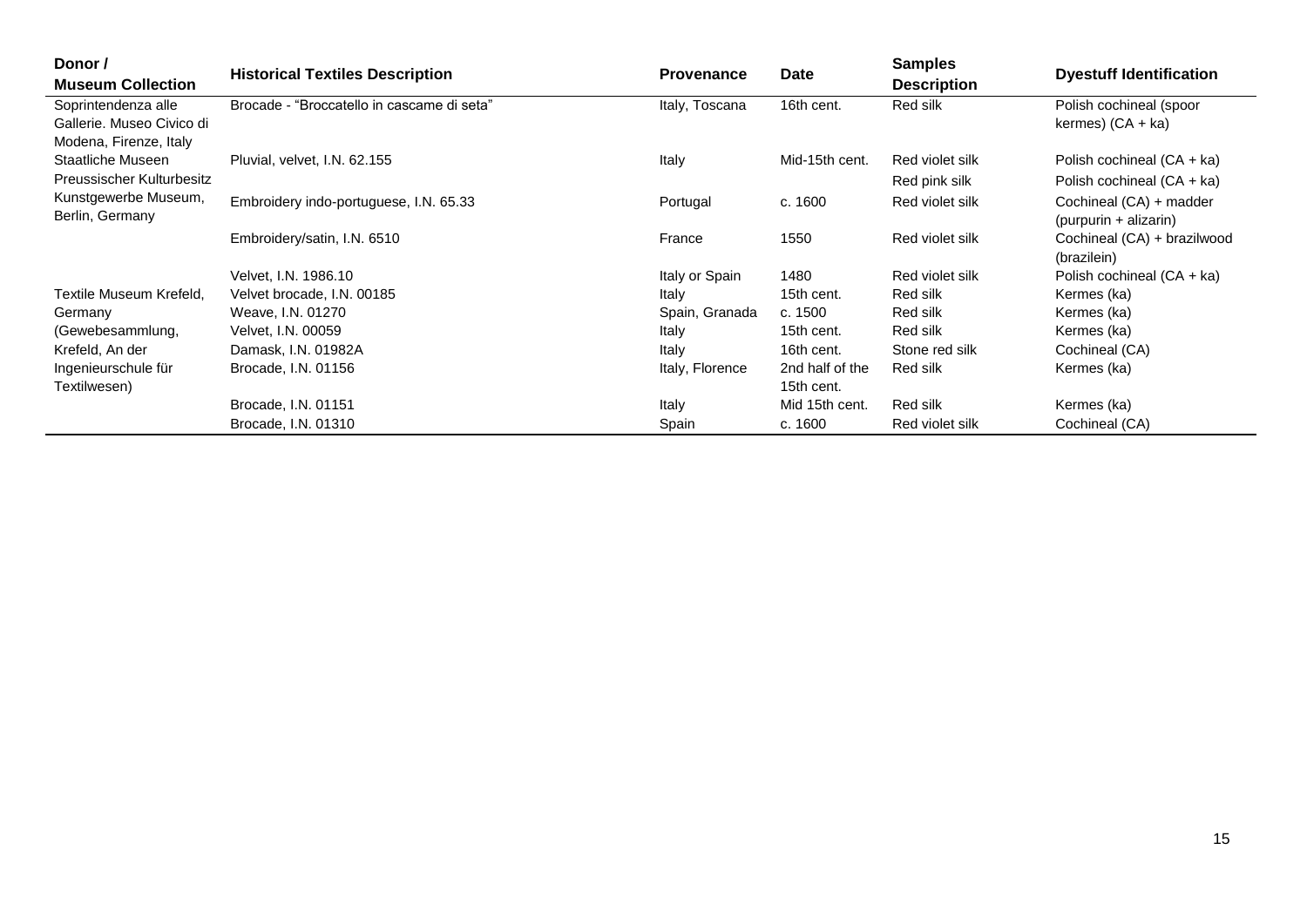| Donor /                                     | <b>Historical Textiles</b> |                          |                            | <b>Samples</b>     |                                                                           |
|---------------------------------------------|----------------------------|--------------------------|----------------------------|--------------------|---------------------------------------------------------------------------|
| <b>Museum Collection</b>                    | <b>Description</b>         | <b>Provenance</b>        | <b>Date</b>                | <b>Description</b> | <b>Dyestuff Identification</b>                                            |
| Det Danske Kunstindusrimuseum,              | Tapestry                   | North Netherlands        | 2nd half of the 17th cent. | Red wool           | Cochineal (CA)                                                            |
| Copenhagen                                  |                            |                          |                            |                    |                                                                           |
| Gemeentemuseum, Den Haag                    | Tapestry                   | North Netherlands        | Mid-17th cent.             | Red wool           | Cochineal (CA)                                                            |
| Germanisches Nationalmuseum,                | Tapestry                   | North Netherlands        | 1st half of the 17th cent. | Red wool           | Cochineal (CA)                                                            |
| Neurenberg                                  |                            |                          |                            |                    |                                                                           |
| Graaf Leon Moltke Huitfeldt, Glorup         | Tapestry                   | <b>North Netherlands</b> | Mid-17th cent.             | Orange wool        | Kermes (ka)                                                               |
| Het Prinsenhof, Delft                       | Tapestry                   | North Netherlands        | Mid-17th cent.             | Red wool           | Cochineal (CA) + madder (alizarin +<br>purpurin)                          |
| Holmens Kirke, Copenhagen                   | Tapestry                   | North Netherlands        | Mid-17th cent.             | Red wool           | Cochineal (CA)                                                            |
| H. H. M. M. de Koning en Koningin van       | Tapestry                   | North Netherlands        | Mid-17th cent.             | Red wool           | Cochineal (CA)                                                            |
| Denemarken                                  |                            |                          |                            | Red wool           | Cochineal (CA) + indigo                                                   |
| H. M. Koningin Juliana, Paleis Het Loo      | Tapestry                   | North Netherlands        | Mid-17th cent.             | Red wool           | Cochineal (CA)                                                            |
|                                             |                            |                          |                            | Red wool           | Cochineal (CA) + brazilwood (brazilein)                                   |
| J. M. N. Thompson, Bridgnorth               | Tapestry                   | North Netherlands        | Mid-17th cent.             | Red wool           | Cochineal (CA)                                                            |
| (Shropshire)                                |                            |                          |                            |                    |                                                                           |
| Koninklijke Musea voor Kunst en             | Tapestry                   | North Netherlands        | 2nd half of the 17th cent. | Red wool           | Madder (alizarin+purpurin) + brazilwood                                   |
| Geschiedenis, Brussel                       |                            |                          |                            |                    | (brazilein) + traces of cochineal (CA)                                    |
|                                             | Tapestry                   | North Netherlands        | Mid-17th cent.             | Red violet wool    | Cochineal (CA)                                                            |
| Mayorcas Itd., London                       | Tapestry                   | North Netherlands        | 1st half of the 17th cent. | Red violet wool    | Cochineal (CA)                                                            |
| Regenten van het Deutzenhofje,<br>Amsterdam | Tapestry                   | North Netherlands        | Mid-17th cent.             | Red wool           | Cochineal (CA)                                                            |
| Rijksmuseum Amsterdam                       | Tapestry                   | North Netherlands        | Mid-17th cent.?            | Red wool           | Cochineal (CA)                                                            |
|                                             | Tapestry                   | North Netherlands        | Mid-17th cent.             | Red wool           | Cochineal (CA)                                                            |
|                                             |                            |                          |                            | Red wool           | Cochineal (CA) + madder (alizarin +                                       |
|                                             |                            |                          |                            |                    | purpurin)                                                                 |
|                                             | Tapestry                   | North Netherlands        | Mid-17th cent.             | Red violet wool    | Cochineal (CA)                                                            |
|                                             |                            |                          |                            | Red violet wool    | Cochineal (CA) + madder (alizarin +<br>purpurin) + brazilwood (brazilein) |
|                                             | Tapestry                   | North Netherlands        | Mid-17th cent.             | Red silk           | Cochineal (CA)                                                            |
| Rohsska Konstslojdmuseet, Gothenburg        | Tapestry                   |                          |                            | Red wool           | Cochineal (CA)                                                            |
| Stedelijk Museum Het Catharina Gasthius,    | Tapestry                   | North Netherlands        | Late 17th cent.            | Red wool           | Cochineal (CA)                                                            |
| Gouda                                       |                            |                          |                            |                    |                                                                           |
| Vestlandske Kunstindustrimuseum, Bergen     | Tapestry                   | North Netherlands        | 2nd half of the 17th cent. | Red wool           | Cochineal (CA)                                                            |
| Victoria and Albert Museum, London          | Tapestry                   | North Netherlands        | Mid-17th cent.             | Red violet wool    | Cochineal (CA)                                                            |
| Z. M. de koning van Zweden                  | Tapestry                   | North Netherlands        | 1st half of the 17th cent. | Red violet wool    | Cochineal (CA)                                                            |

**Table 2**: Analyses made with Thin Layer Chromatography (TLC), by Wilma Roelofs (1972), at the RCE. Data obtained from the institution archives.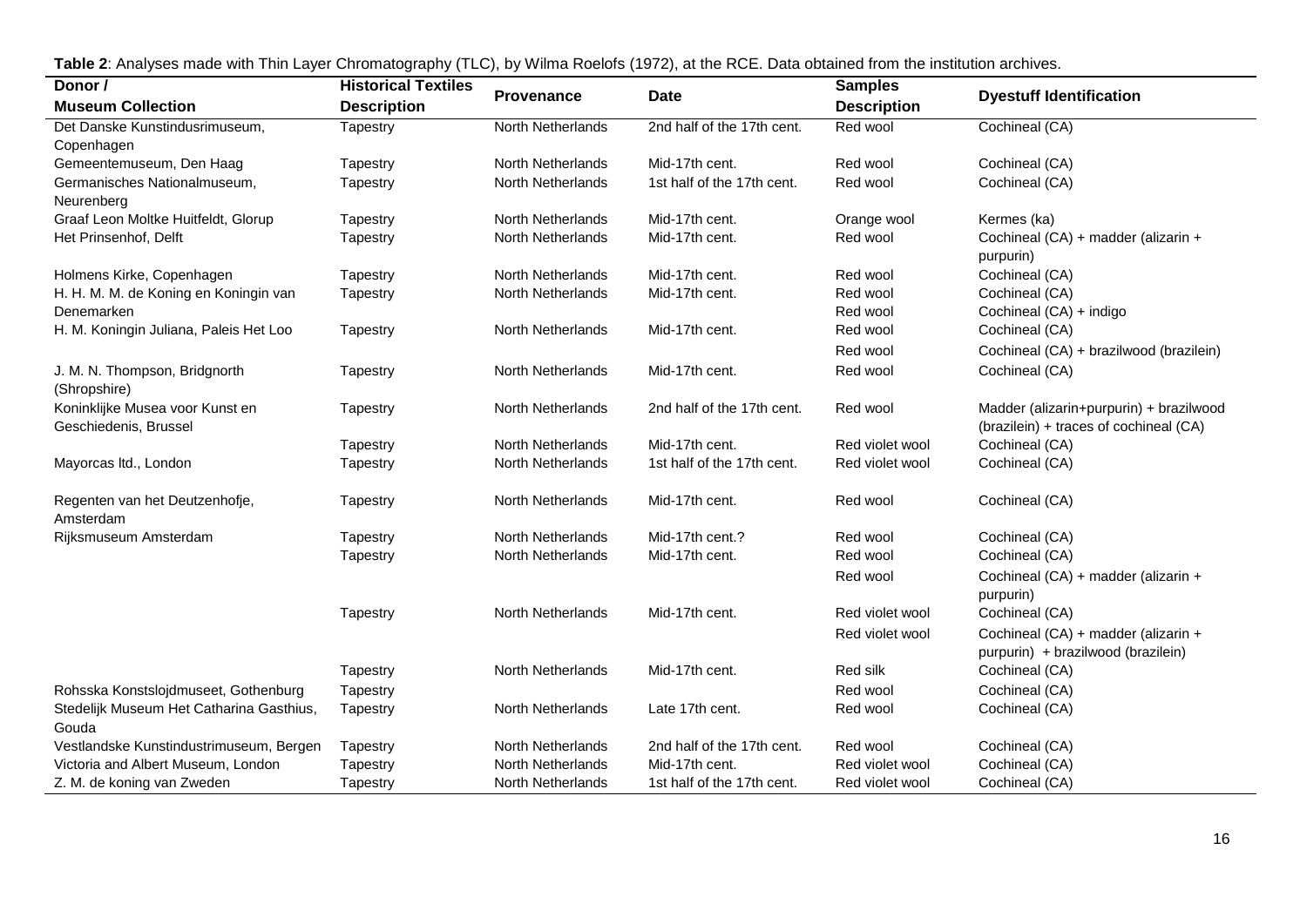**Table 3:** Other projects made with TLC analyses, by Wilma Roelofs (1986). Data obtained from the RCE archives.

| Donor /                  | <b>Historical Textiles Description</b>                                                                                                  | Provenance   | Date                      | <b>Samples</b>     | <b>Dyestuff Identification</b>         |
|--------------------------|-----------------------------------------------------------------------------------------------------------------------------------------|--------------|---------------------------|--------------------|----------------------------------------|
| <b>Museum Collection</b> |                                                                                                                                         |              |                           | <b>Description</b> |                                        |
| Rijksmuseum Amsterdam    | Arabian textile                                                                                                                         | Central Asia | 14th cent.                | Red rose           | Polish cochineal (CA + ka)             |
|                          | "April serie Maanden en Planeten"                                                                                                       |              | Mid-16th cent.            | Red wool           | Cochineal (CA)                         |
|                          |                                                                                                                                         |              |                           | Violet wool        | Cochineal $(CA)$ + madder (purpurin) + |
|                          |                                                                                                                                         |              |                           |                    | indigo                                 |
|                          | Red textile                                                                                                                             | Lvon         | Late 18th cent.           |                    | Cochineal (CA)                         |
| Röhsska Konstslöjdmuseet | Tapestry, I.N. RKM 433-30 - "Late Roman tapestry, a<br>medallion of dark purple wool with patterns in natural<br>linen and gold thread" |              | 2nd half of the 4th cent. | Purple wool        | Polish cochineal (CA + ka) + indigo    |

**Table 4**: Analyses made with High Performance Liquid Chromatography (HPLC), by Judith Hofenk de Graaff and Wilma Roelofs (1994), on historical textiles previously analyzed with TLC (Table 1), at the RCE. Data obtained from the institution archives.

Note: The dye extraction was made with 400µL H<sub>2</sub>O/MeOH:37%HCl (1:1:2 v/v/v), and the elution program was (A) water, (B) MeOH (C) aqueous 5% phosphoric acid: 2 min. 6A/24B/10C; 27 min. 0A/90B/10C. The areas of the most representative compounds were calculated according with the Wouters method [17].

| Donor/<br><b>Museum Collection</b>   | <b>Historical Textiles Description</b>                | <b>Provenance</b>        | Date                          | <b>Samples</b><br><b>Description</b> | <b>Dyestuff Identification</b>                                                                          |
|--------------------------------------|-------------------------------------------------------|--------------------------|-------------------------------|--------------------------------------|---------------------------------------------------------------------------------------------------------|
| Gewerbe Museum Basel,<br>Switzerland | Brocatelle, I.N. Dep. Hist. Mus. 1907/105             | Switzerland              | c. 1600                       | Red violet silk                      | Cochineal $(CA + dCV + dCVII + fk +$<br>ka) + ellagic acid (ea)                                         |
|                                      | Chasuble, embroidery, I.N. Dep. Hist. Mus. 1967/st.54 | Italy                    | 14th cent.                    | Red dark silk                        | Kermes (fk + ka) + ellagic acid (ea)                                                                    |
|                                      | Damask, I.N. Dep. Hist. Mus. 1923/8                   | Italy                    | 16th cent.                    | Red silk                             | Cochineal (dcll (co-eluted?) + CA +<br>$dcIV + dcVII + fk + ka) + ellagic acid$<br>(ea)                 |
|                                      | I.N. Dep. Hist. Mus. 1926/26                          | Italy                    | 16th/17th cent.               | Red silk                             | Cochineal (dcll $(?) + CA + dclV +$<br>$dcVII + fk + ka(?)$ + ellagic acid<br>(ea)                      |
|                                      | Damask, I.N. Dep. Hist. Mus. 1929/28                  | Italy                    | Late 16th cent.               | Red silk                             | Cochineal (dcll $(?) + CA + dclV +$<br>$dcVII + fk + ka(?)$ + ellagic acid<br>(ea)                      |
| Museos de Arte - Museo               | I.N. 22213                                            | ۰.                       | 16th cent.                    | Red silk                             | Kermes (fk + ka) + ellagic acid (ea)                                                                    |
| Textil, Barcelona, Spain             | I.N. 32946                                            | $\overline{\phantom{0}}$ | 14th cent.                    | Red violet silk                      | Kermes (fk + ka) + ellagic acid (ea)                                                                    |
| Abegg-Foundation,<br>Switzerland     | Velvet                                                | Italy                    | late 16th cent.               | Red silk                             | Cochineal (dcll $(?) + CA + dclV +$<br>$dcVII + fk + ka(?)$ + ellagic acid<br>(ea) + indigo (indigotin) |
|                                      |                                                       | Italy                    | 2nd half of the<br>15th cent. |                                      | Kermes (fk + ka) + ellagic acid (ea)<br>+ indigo (indigotin)                                            |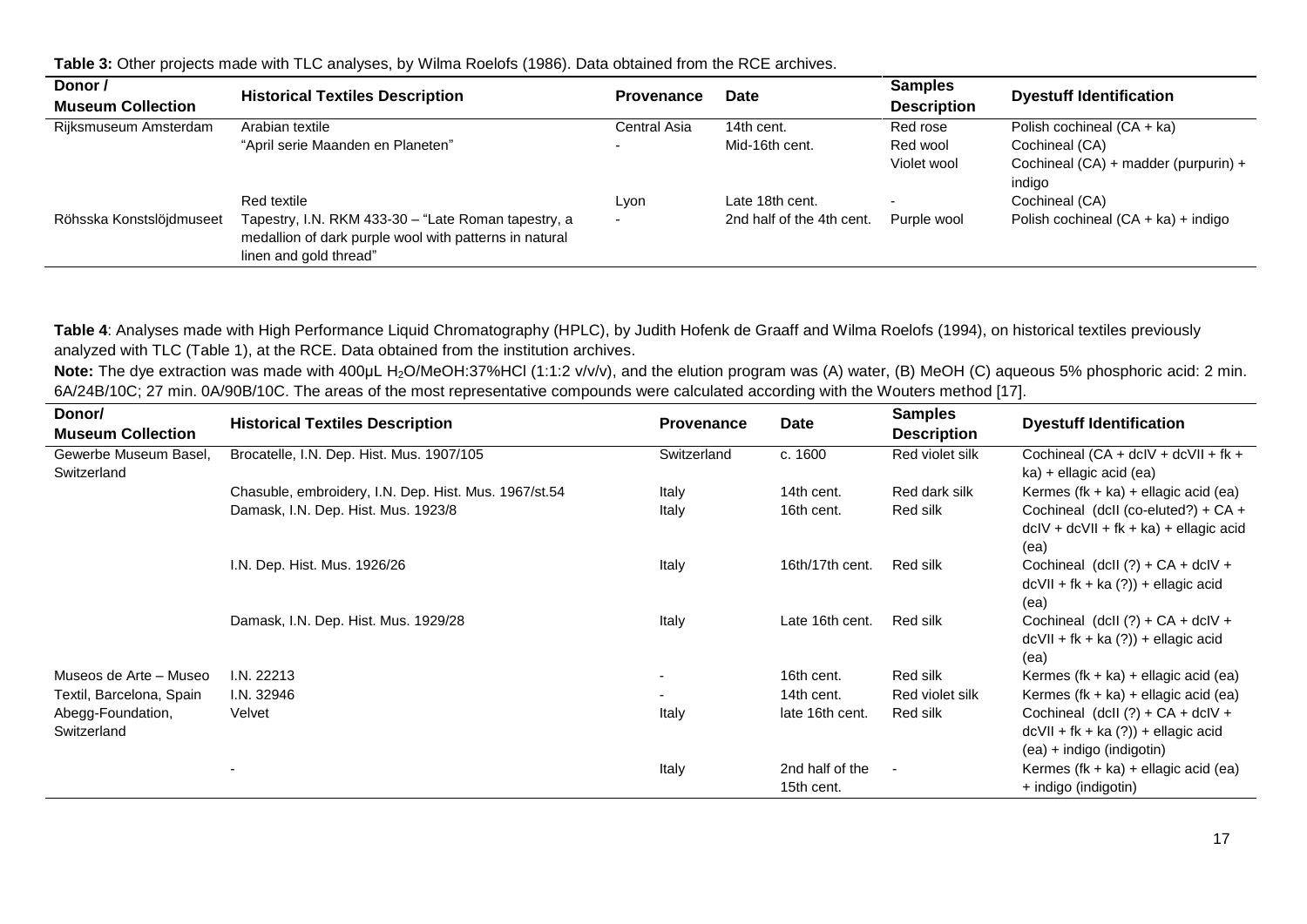**Author (Year) of the Analyses Project/ Report Museum Collection Historical Textiles Description Provenance Date Samples Dyestuff Identification** Judith Hofenk de Graaff (1997) ―Between Persia and China" Abbeg Stiftung Textile fragment from Asia, I.N. 4921 - "Schuss 5e lat" ―Between Persia and China" 7th to 10th cent. Red silk Cochineal (CA) + brazilwood + lac (lacaic acids A and B) + madder (alizarin + purpurin) + indigo (indigotin) + chayroot (erythrolaccin) Judith Hofenk de Graaff (1997) Frederik III's ―Polish‖ Costume (ca. 1650) Royal Danish Collection, Rosenbor Castle Frederik III's Polish Costumes, Kopenhagen Red damask trousers Europe or Asia? At least from 1651 Red damask from seam allowance Cochineal (CA, dcIV, dcVII, fk, ka) + ellagic acid (ea) Armenian cochineal (CA, dcIV, dcVII, fk, ka) + ellagic acid (ea) Green/red silk from selvedge Cochineal (CA) + ellagic acid (ea) Velvet robe **Red sewing** thread Cochineal (CA) + brazilwood (brazilein) + ellagic acid (ea) Red and rose velvet Cochineal (CA, dcVII) + ellagic acid (ea) Rose silk taffeta Cochineal (CA, dcIV, dcVII, fk, ka) + ellagic acid (ea) Brocade robe **Red** from seam **Red** from seam **Red** from seam **Red** from seam **Red** allowance Cochineal (CA) + ellagic acid (ea) Wilma Roelofs (1998) Textiles from the grave of Pandolfo III Malatesta (1370-1427), Prince of Fano, and Velo di Classe Arakhne, di Claudia Kusch & C., Ancona, Italia jacket, red velvet - 8th cent.? - Bigger Armenian cochineal (CA, dcIV) + lacket, red velvet (lacaic acids  $A$  and  $B$ ) + ellagic acid (ea) Velo di classe, red  $\blacksquare$  Cleared  $\blacksquare$  - Kermes (fk + ka) + ellagic acid (ea) Maarten van Bommel (2000) Archaeological textiles from the Church of St. Chiara, Urbino Textiles from the Della Robere family Red shroud, tapestry, from the Cardinale Giulio Feltrio della Rovere, 1533-1578 kermes (ka) Maarten van Bommel (2000) Dyestuff Analysis of Medieval **Textiles** Instituto Centralo del Restauro Bandiera di S. Giorgio - 13th cent. - Presence of kermes dye along with other dyes The bonnet of Constanza - **-**  $\blacksquare$  -  $\blacksquare$  -  $\blacksquare$  -  $\blacksquare$  Presence of kermes dve along with other dyes; trace of CA Silk Lampas from the tomb of Henry IV - The same state of the set of the set of the Kermes (fk + ka) + ellagic acid (ea)

**Table 5**: Several analyses made with High Performance Liquid Chromatography and Photo-Diode Array (HPLC-PDA) at the RCE. Data obtained from the institution archives. Note: Analyses were made following the preparation procedure described in Table 4.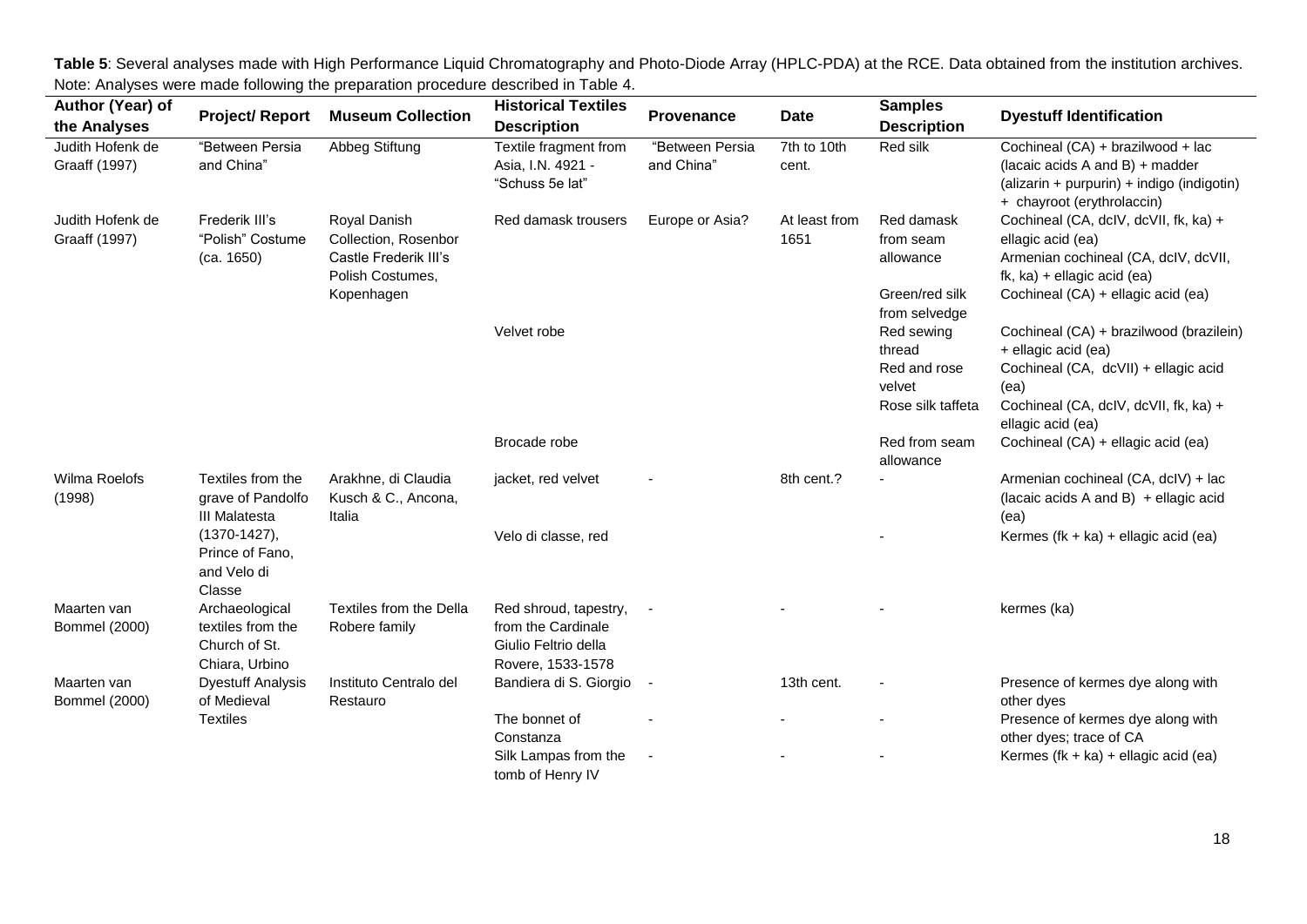| Author (Year) of<br>the Analyses    | <b>Project/Report</b>                                                                                                                           | <b>Museum Collection</b>                | <b>Historical Textiles</b><br><b>Description</b> | Provenance                       | <b>Date</b>                  | <b>Samples</b><br><b>Description</b> | <b>Dyestuff Identification</b>                                           |                                                                                                    |
|-------------------------------------|-------------------------------------------------------------------------------------------------------------------------------------------------|-----------------------------------------|--------------------------------------------------|----------------------------------|------------------------------|--------------------------------------|--------------------------------------------------------------------------|----------------------------------------------------------------------------------------------------|
| Wilma Roelofs<br>(2000)             | $\blacksquare$                                                                                                                                  | Museo Opera del<br>Duomo, Assisi        | Red silk brocade,<br>Paliotto di Assisi, su      | 2nd half of<br>Italy<br>the 15th |                              |                                      | Kermes (ka)                                                              |                                                                                                    |
|                                     |                                                                                                                                                 |                                         | disegno di Antonio<br>Pollaiolo                  |                                  | cent.                        |                                      | Polish cochineal (CA + ka)                                               |                                                                                                    |
|                                     |                                                                                                                                                 |                                         |                                                  |                                  |                              |                                      | Cochineal (CA)                                                           |                                                                                                    |
| Maarten van<br><b>Bommel</b> (2001) |                                                                                                                                                 | Cathedral in<br>Brandenburg, Germany    | Atlas der Kasel (C4),<br>Ende 15 Jh              | <b>Central Asia</b>              | End of the<br>15th cent.     | Bright red warp,<br>probably silk    | Polish cochineal and trace of indigo                                     |                                                                                                    |
| Maarten van<br><b>Bommel</b> (2001) | Dyestuff analysis<br>of Central Asian<br><b>Textiles</b>                                                                                        | Abegg-Stiftung                          | I.N. 5158<br>I.N. 5156                           |                                  |                              | 30 B.C. to<br>300 A.D.               |                                                                          | Porphyrophora coccid insect dyestuff -<br>CA (16%) + ka (70%) + ka-alike (13%)<br>+ fk-alike trace |
|                                     |                                                                                                                                                 |                                         |                                                  |                                  |                              | Reddish pink<br>sample               | Kermes (ka)                                                              |                                                                                                    |
|                                     |                                                                                                                                                 |                                         | I.N. 5157                                        |                                  |                              | Reddish pink<br>sample               | Polish cochineal or related Porph.<br>species - CA (52%) + ka (48%)      |                                                                                                    |
| Maarten van<br><b>Bommel (2002)</b> | The Coronation<br>robes, Regione                                                                                                                | Imperial workshop at<br>Sicily 'Nobiles | Alb (Alba), gown, with<br>later additions        | Palermo, Royal<br>Workshop       | 1181                         |                                      | Kermes                                                                   |                                                                                                    |
|                                     | Siciliana<br>Coronation mantle<br>1133-1134<br>Officinae', Area<br>Palermo, Royal<br>÷,<br>Soprintendenza per i<br>(Krönungsmantel)<br>workshop |                                         | Kermes                                           |                                  |                              |                                      |                                                                          |                                                                                                    |
|                                     |                                                                                                                                                 | Beni Culturali                          |                                                  |                                  |                              |                                      | Kermes and Polish or Armenian<br>cochineal                               |                                                                                                    |
|                                     |                                                                                                                                                 |                                         | <b>Blue Dalmatic</b><br>(Tunicella)              | Sicily, Royal<br>workshop        | 1st half of<br>12th cent.    |                                      | Kermes                                                                   |                                                                                                    |
|                                     |                                                                                                                                                 |                                         | Eagle Dalmatic<br>(Adlerdalmatika)               | China                            | 14th century                 | $\blacksquare$                       | Trace of insect dye, species unknown                                     |                                                                                                    |
|                                     |                                                                                                                                                 |                                         | Gloves (Handschuhe)                              | Palermo, Royal<br>workshop       | Before 1200                  | ÷,                                   | Kermes                                                                   |                                                                                                    |
|                                     |                                                                                                                                                 |                                         | Hose (Strümphe)                                  | Palermo, Royal<br>workshop       | 2nd half of<br>12th cent.    |                                      | Kermes and Polish or Armenian<br>cochineal                               |                                                                                                    |
|                                     |                                                                                                                                                 |                                         | Shoes (sandalia)<br>(Schuhe)                     | Germany                          | 1st quarter<br>of 17th cent. | $\blacksquare$                       | Kermes and Polish or Armenian<br>cochineal                               |                                                                                                    |
|                                     |                                                                                                                                                 |                                         | Tablet wave                                      | Palermo                          | 12th-13th<br>cent.           |                                      | Kermes and Polish or Armenian<br>cochineal                               |                                                                                                    |
| Maarten van<br><b>Bommel (2002)</b> | Hallstatt<br>archaeological<br>textile fragments                                                                                                |                                         |                                                  | Austria                          | 800-400<br>B.C.              |                                      | Kermes and Polish cochineal?                                             |                                                                                                    |
| Maarten van<br><b>Bommel (2003)</b> | Queen Kristina's<br>tomb                                                                                                                        | Royal Armoury                           | Crown, Lrk, I.N.<br>32961                        | Stockholm                        |                              | Warp                                 | Kermes (ka) or cochineal (trace of CA)<br>on alum and indigo (indigotin) |                                                                                                    |
|                                     |                                                                                                                                                 |                                         | Splendour costume,<br>nr 32979                   |                                  | 1689                         | weft                                 | Cochineal (CA)                                                           |                                                                                                    |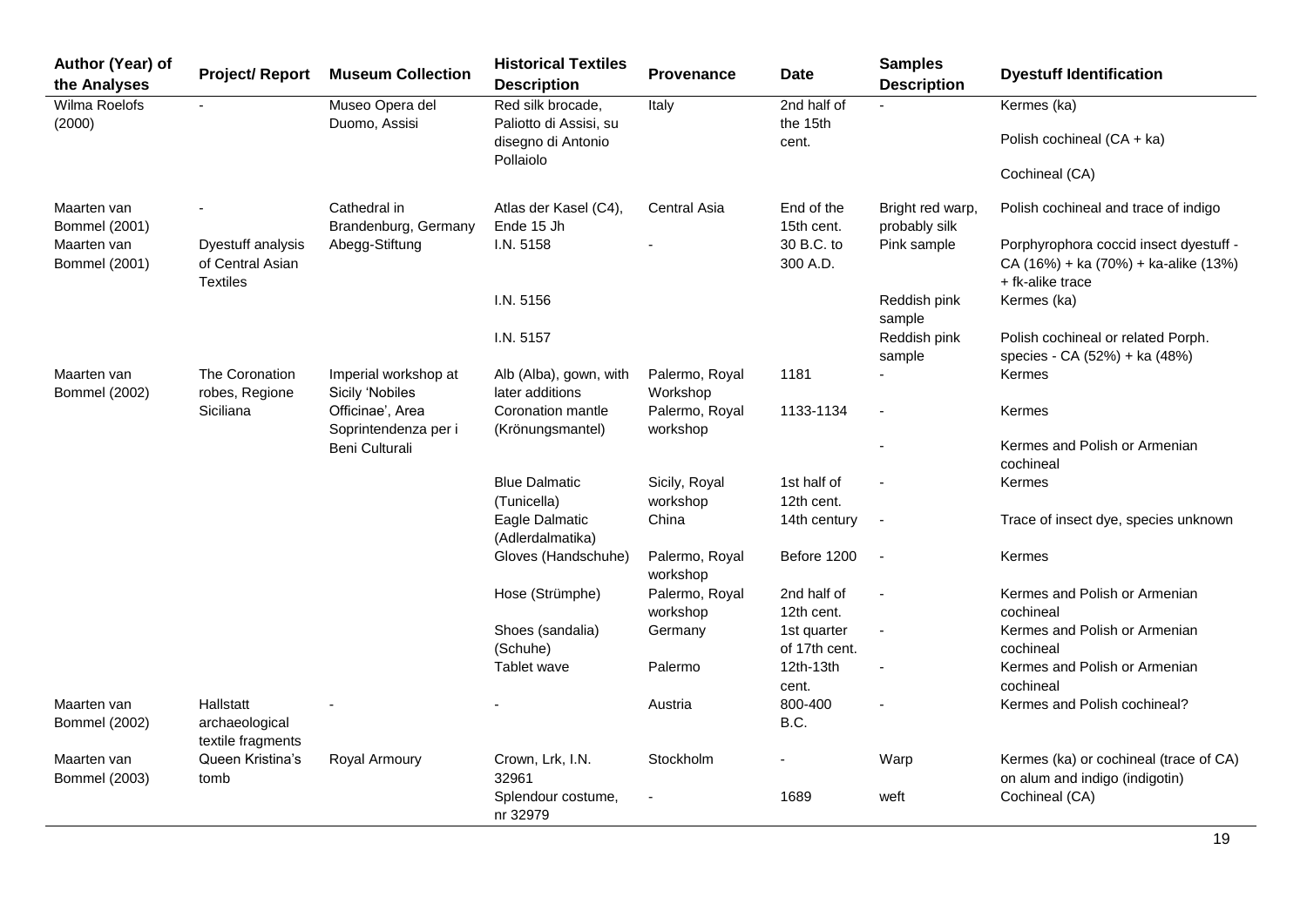| Author (Year) of the                                       | <b>. as is the second formula component of the second of the second second in the second second in the second second in the second second in the second second in the second second second in the second second second second se</b><br><b>Project/ Report</b> | to the maccant concentri Data cotamed non-the memation architectural [co].<br><b>Historical Objects Description</b> | <b>Provenance</b>                  | <b>Date</b>  | <b>Samples</b>          | <b>Dyestuff</b>                     |
|------------------------------------------------------------|----------------------------------------------------------------------------------------------------------------------------------------------------------------------------------------------------------------------------------------------------------------|---------------------------------------------------------------------------------------------------------------------|------------------------------------|--------------|-------------------------|-------------------------------------|
| <b>Analyses</b>                                            |                                                                                                                                                                                                                                                                |                                                                                                                     |                                    |              | <b>Description</b>      | <b>Identification</b>               |
| Yvonne Shashoua (1989) -                                   | Identification of Dyes from a                                                                                                                                                                                                                                  | I.N. 1954 WAM 5566 - "The rug was                                                                                   | Peru                               |              | 3 red, pink and carmine | Cochineal                           |
| analysis by UV<br>spectroscopy                             | South American Burial Rug                                                                                                                                                                                                                                      | woven from wool and cotton, and<br>incorporated traditional Peruvian<br>designs"                                    |                                    |              | samples                 |                                     |
| Yvonne Shashoua (1989) -                                   | Identification of Dyes from                                                                                                                                                                                                                                    | Woolen Peruvian textile, I.N.                                                                                       | Peru                               | 600-900 A.D. | 4 red, pink, mid-brown  | Cochineal                           |
| analysis by UV<br>spectroscopy                             | <b>Peruvian Textile</b>                                                                                                                                                                                                                                        | Q86AM258                                                                                                            |                                    |              | and chocolate samples   |                                     |
| Yvonne Shashoua (1989) -<br>analysis by UV<br>spectroscopy | Identification of Dyes from<br>South American Poncho                                                                                                                                                                                                           | Woolen poncho, I.N. Q86257                                                                                          | South America                      | 500-900 A.D. | 2 pink and rust samples | Cochineal (CA)                      |
| L. R. Green (1990) -<br>analysis by UV<br>spectroscopy     | Analysis of dyes from silk<br>textile fragments found with<br>the Basel Reliquary Head                                                                                                                                                                         | "Fragments of silk textiles wrapped<br>around relics"                                                               | Basel Cathedral,<br>Switzerland    | c. 1477      | Red sample              | Cochineal (CA)                      |
| Vincent Daniels (1991) -<br>analysis by TLC                | Analysis of dyes on eight<br>textile samples                                                                                                                                                                                                                   | Red textile from Basel Reliquary Head                                                                               | Basel Cathedral,<br>Switzerland    | c. 1477      | Red sample              | Kermes                              |
|                                                            |                                                                                                                                                                                                                                                                | Red textile from Malatesta Belt                                                                                     | Halkida, Greece                    | 1400-1500    | Red sample              | Kermes                              |
|                                                            |                                                                                                                                                                                                                                                                | Bright red textile                                                                                                  |                                    |              |                         | Kermes                              |
|                                                            |                                                                                                                                                                                                                                                                | Dark purple textile ("Masada sample")                                                                               |                                    |              |                         | Kermes + indigo                     |
| Vincent Daniels (1992) -<br>analysis by TLC                | Dye Analysis on Four<br><b>Textiles</b>                                                                                                                                                                                                                        | Pink textile                                                                                                        | Central Asian or<br>Italian origin | 13th cent.   |                         | Kermes (ka)                         |
| Vincent Daniels (1993) -<br>analysis by TLC                | Analysis of Red Pigment<br>from Aztec Spear Thrower                                                                                                                                                                                                            | Department of Ethnography -<br>I.N. AM5226                                                                          | Mexico                             |              | Three red lake samples  | Cochineal D. coccus<br>(CA)         |
| Vincent Daniels - analysis<br>by TLC                       |                                                                                                                                                                                                                                                                | Textile/fragment of a tapestry - I.N.<br>1990,0612.48                                                               | Egypt                              | 4th cent.    | Weft of wool            | Probably Armenian<br>cochineal (CA) |

**Table 6**: Dye analyses made at the BM, on historical objects belonging to the museum collection. Data obtained from the institution archives and [38].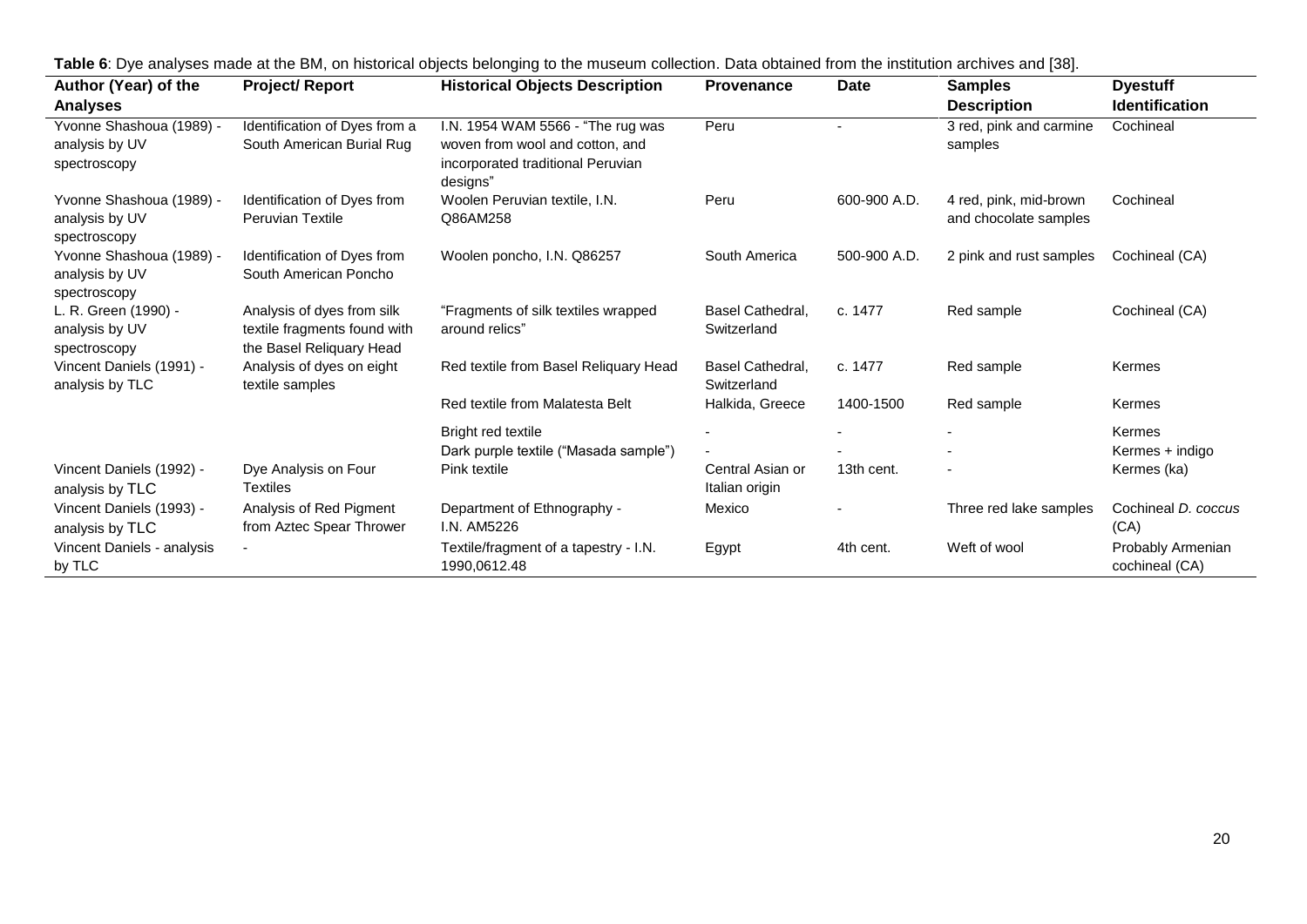| <b>Project/Report</b>                | <b>Analysis Conditions with</b>                                                                                                                                              | <b>Author (Provenance)</b>              | <b>Paintings' Title</b>                                                    | <b>Date</b>                               | <b>Dyestuff Identification</b>                                                                                                              |  |
|--------------------------------------|------------------------------------------------------------------------------------------------------------------------------------------------------------------------------|-----------------------------------------|----------------------------------------------------------------------------|-------------------------------------------|---------------------------------------------------------------------------------------------------------------------------------------------|--|
|                                      | <b>HPLC-DAD</b>                                                                                                                                                              |                                         |                                                                            |                                           |                                                                                                                                             |  |
| Brazilian School,<br>1992            | Dye extraction was made with 4%<br>BF <sub>3</sub> / MeOH. HPLC elution program:<br>(A) $98\%H_2O + 2\%H_3PO_4$ (B)<br>MeOH. Identification based on ions<br>retention time. | Friar Ricardo do Pilar<br>(Brazil)      | Christ in Martyrdom, I. N. BRZRW1                                          | c. 1690                                   | Cochineal (CA)                                                                                                                              |  |
| HPLC analysis of<br>dyestuffs (1992) | Dye extraction was made with 4%<br>BF <sub>3</sub> / MeOH. HPLC elution program:                                                                                             | Maurice-Quentin de La<br>Tour (France)  | Henry Dawkins, I. N. NG5118                                                | c. 1750                                   | Cochineal (CA)                                                                                                                              |  |
|                                      | (A) 93% $H_2O$ + 5% ACN + 2%                                                                                                                                                 | T. Lawrence (England)                   | Queen Charlotte, I. N. NG4257                                              | c. 1789                                   | Probably cochineal (New World)                                                                                                              |  |
| HPLC analysis of<br>dyestuffs (1993) | formic acid (B) MeOH. Identification<br>based on ions retention time.                                                                                                        |                                         | Greek icon, ascribed to the circle of<br>Dionysius of Fourna, I.N. AELLA I | 1770                                      | Probably cochineal                                                                                                                          |  |
| HPLC analysis of<br>dyestuffs (1993) | HPLC elution program: (A) 94.5%<br>$H2O + 5% ACN + 0.5% TFA (B)$<br>95% MeOH + 5% ACN                                                                                        | Sir Thomas Gainsborough<br>(England)    | Mrs. Siddons, I. N. NG683                                                  | 1785                                      | Cochineal (New World)                                                                                                                       |  |
|                                      | HPLC elution program: (A) 93%<br>$H_2O + 5\%$ ACN + 2% $H_3PO_4$ (B)                                                                                                         | Sir Joshua Reynolds<br>(England)        | Anne, Countess of Albemarle,<br>I. N. NG1259                               | c. 1759                                   | Cochineal (New World)                                                                                                                       |  |
|                                      | 95% MeOH + 5% ACN                                                                                                                                                            | <b>Gerard David</b><br>(Netherlands)    | The Virgin and Child with Saints and<br>Donor, I. N. NG1432                | c. 1500-1511                              | Kermes and an old World<br>cochineal insect                                                                                                 |  |
|                                      | HPLC elution program: (A) 94.9%                                                                                                                                              | Lorenzo Lotto (Italy)                   | Family Group, I.N. NG1047                                                  | c. 1547                                   | Kermes and cochineal                                                                                                                        |  |
|                                      | $H2O$ , 0.1% TFA + 5% ACN (B) 95%<br>MeOH + 5% ACN.                                                                                                                          | Veronese (Italy)                        | The Consecration of St. Nicholas, I.N.<br><b>NG26</b>                      | c. 1562                                   | Old World cochineal insect<br>dyestuff, such as Polish cochineal<br>(trace of kermes) - it could be<br>also New World cochineal +<br>kermes |  |
|                                      |                                                                                                                                                                              | Veronese (Italy)                        | The Adoration of the Kings, I.N. NG268                                     | 1573                                      | Old World cochineal insect, with<br>additional kermes dyestuff present<br>$(CA + ka)$                                                       |  |
|                                      |                                                                                                                                                                              | Ambrosius Benson<br>(Netherlands)       | The Magdalen Reading, I.N. NG655                                           | 1518-1550                                 | Kermes and a trace of cochineal<br>(probably Old World cochineal)                                                                           |  |
|                                      |                                                                                                                                                                              | Rembrandt, follower of<br>(Netherlands) | A Young Man and Girl playing cards, I.N.<br><b>NG1247</b>                  | 1645-50                                   | Probably cochineal                                                                                                                          |  |
| HPLC analysis of<br>dyestuffs (1994) | HPLC elution program: (A) 94.9%<br>$H2O$ , 0.1% TFA + 5% ACN (B) 95%                                                                                                         | Paul Delaroche (France)                 | The Execution of Lady Jane Grey, I.N.<br><b>NG1909</b>                     | 1833                                      | Cochineal                                                                                                                                   |  |
|                                      | MeOH + 5% ACN.                                                                                                                                                               | William Larkin (England)                | Portrait of Susan Villiers, Countess of<br>Denbigh, I.N. LAHIC 220         | 1610-20                                   | Probably cochineal                                                                                                                          |  |
|                                      |                                                                                                                                                                              | J. M. W. Turner (England)               | Ulysses deriding Polyphemus, I.N. NG508                                    | Exhibited at<br>the Royal<br>Academy 1829 | Cochineal (New World)                                                                                                                       |  |
|                                      |                                                                                                                                                                              | Palma Giovane (Italy)                   | Mars and Venus, I.N. NG1866                                                | 1580s                                     | Cochineal, probably New World                                                                                                               |  |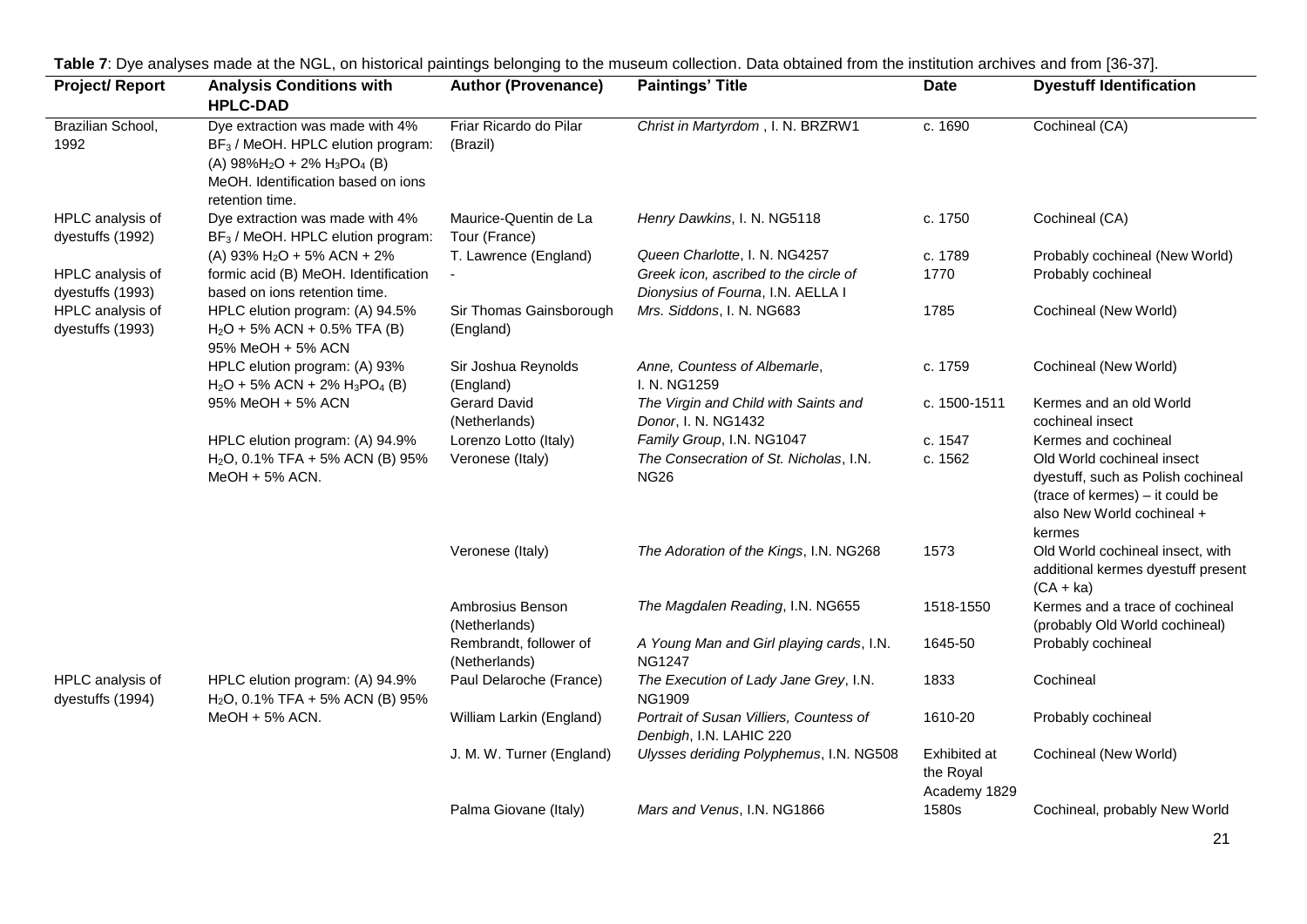| <b>Project/ Report</b>                    | <b>Analysis Conditions with</b><br><b>HPLC-DAD</b>                   | <b>Author (Provenance)</b>              | <b>Paintings' Title</b>                                                        | <b>Date</b>           | <b>Dyestuff Identification</b>                       |
|-------------------------------------------|----------------------------------------------------------------------|-----------------------------------------|--------------------------------------------------------------------------------|-----------------------|------------------------------------------------------|
| HPLC analysis of<br>dyestuffs (1994)      |                                                                      | Murillo (Spain)                         | The Adoration of the Shepherds, I.N.<br><b>NG232</b>                           | 1640s?                | Cochineal (CA)                                       |
| HPLC analysis of<br>dyestuffs (1995)      | HPLC elution program: (A) 94.9%<br>$H2O$ , 0.1% TFA + 5% ACN (B) 95% | Hendrick ter Brugghen<br>(Netherlands)  | Jacob reproaching Laban for giving him<br>Leah in place of Rachel, I.N. NG4614 | 1627                  | Essentially cochineal, probably<br>New World         |
|                                           | $MeOH + 5% ACN.$                                                     | Anthony van Dyck<br>(Netherlands)       | Charity, I.N. NG6494                                                           | c. 1627-8             | Cochineal                                            |
|                                           |                                                                      | Peter Paul Rubens<br>(Netherlands)      | Minerva protects Pax from Mars ('Peace<br>and War'), I.N. NG46                 | 1629-30               | Cochineal + madder                                   |
|                                           |                                                                      | Jan Jansz Treck<br>(Netherlands)        | Vanitas Still Life, I.N. NG6533                                                | 1648                  | Cochineal (New World?)                               |
|                                           |                                                                      | Pierre Mignard (France)                 | The Marquise de Seignelay and Two of her<br>Children, I.N. NG2967              | 1691                  | Cochineal, probably New World                        |
|                                           |                                                                      | Veronese (Italy)                        | Allegory of Love I ('Unfaithfullness'), I.N.<br><b>NG1318</b>                  | Probably<br>1570s     | Cochineal                                            |
|                                           |                                                                      | Veronese (Italy)                        | Allegory of Love IV ('Happy Union'), I.N.<br><b>NG1326</b>                     | Probably<br>1570s     | Probably New World cochineal<br>(also ka is present) |
|                                           |                                                                      | After Guido Reni (Italy)                | Perseus and Andromeda, I.N. NG87                                               | c. 1635               | Cochineal                                            |
|                                           |                                                                      | Giovanni Antonio Pellegrini<br>(Italy)  | Rebecca at the Well, I.N. NG6332                                               | 1708-13               | Cochineal, probably New World                        |
|                                           |                                                                      | Canaletto (Italy)                       | Regatta on the Grand Canal, I.N. NG4454                                        | c. 1735-41            | Cochineal, probably New World                        |
| The Identification of<br>Red Lake Pigment |                                                                      | Lorenzo Monaco (Italy)                  | Adoring Saints, I.N. NG216                                                     | Probably<br>1407-9    | Probably kermes                                      |
| Dyestuffs and a<br>Discussion of their    |                                                                      | Fra Angelico, follower of<br>(Italy)    | The Annunciation, I.N. NG1406                                                  | c. 1434               | Kermes + possibly lac                                |
| Use (1996) [36]                           |                                                                      | Giovanni di Paolo (Italy)               | Saints Fabian and Sebastian, I.N. NG3402                                       | c. 1475-82            | Kermes + possibly lac                                |
|                                           |                                                                      | Domenico Ghirlandaio<br>(Italy)         | The Virgin and Child, I.N. NG3937                                              | Probably1480-<br>-90  | Probably lac + kermes                                |
|                                           |                                                                      | David Ghirlandaio (Italy)               | The Virgin and Child with Saint John, I.N.<br><b>NG502</b>                     | Probably1480<br>$-90$ | Probably lac + kermes                                |
|                                           |                                                                      | Filippino Lippi, follower of<br>(Italy) | The Worship of the Egyptian Bull God, I.N.<br>NG4905                           | c. 1500               | Probably kermes                                      |
|                                           |                                                                      | Bacchiacca (Italy)                      | Joseph pardons his Brothers, I.N. NG1219                                       | Probably 1515         | Kermes                                               |
|                                           |                                                                      | Altobello Melone (Italy)                | The Walk to Emmaus, I.N. NG753                                                 | c. 1516-20            | Kermes                                               |
|                                           |                                                                      | Vincenzo Catena (Italy)                 | Portrait of the Doge, Andrea Gritti, I.N.<br><b>NG1047</b>                     | Probably 1547         | Kermes + a trace of cochineal                        |
|                                           |                                                                      | Neapolitan School (Italy)               | The Adoration of the Shepherds, I.N.<br><b>NG232</b>                           | Probably<br>1630s     | Cochineal (New World)                                |
|                                           |                                                                      | Diego Velázquez (Spain)                 | Portrait of Archbishop Fernando de Valdés,<br><b>I.N. NG9380</b>               | 1640-5                | Cochineal (probably New World)                       |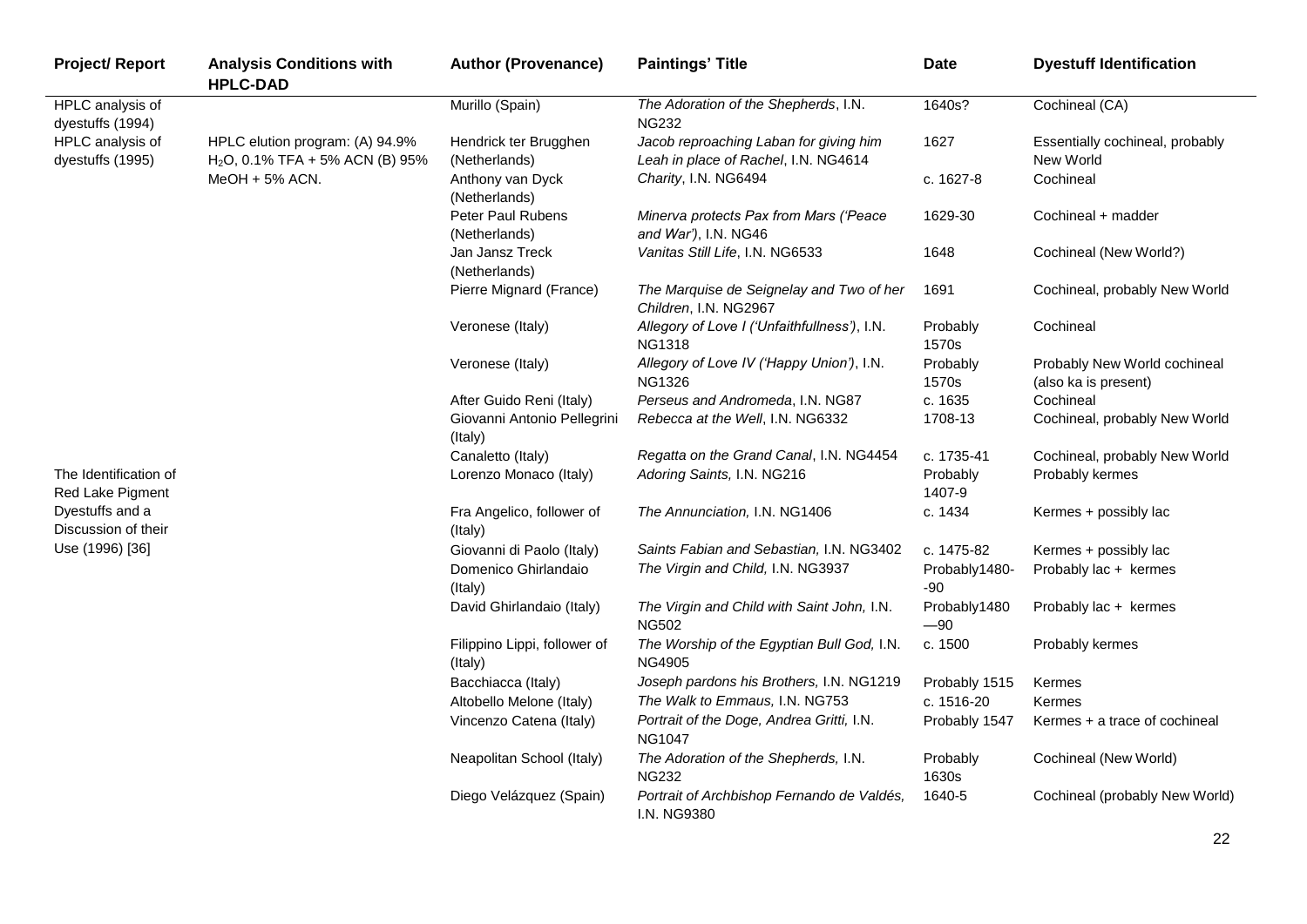| <b>Project/ Report</b>                                       | <b>Analysis Conditions with</b><br><b>HPLC-DAD</b>                                     | <b>Author (Provenance)</b>                                  | <b>Paintings' Title</b>                                                                                                                                         | <b>Date</b>         | <b>Dyestuff Identification</b>                                                  |
|--------------------------------------------------------------|----------------------------------------------------------------------------------------|-------------------------------------------------------------|-----------------------------------------------------------------------------------------------------------------------------------------------------------------|---------------------|---------------------------------------------------------------------------------|
| The Identification of<br>Red Lake Pigment<br>Dyestuffs and a | HPLC elution program: (A) 94.9%<br>$H2O$ , 0.1% TFA + 5% ACN (B) 95%<br>MeOH + 5% ACN. | Netherlandish School                                        | The Virgin and Child with Saints and<br>Angels in a Garden, I.N. NG1085 - Central<br>Panel Mystic Marriage of Saint Catherine                                   | c. 1500             | Probably kermes                                                                 |
| Discussion of their<br>Use (1996) [36]                       |                                                                                        | <b>Master of Saint Giles</b><br>(Netherlands)               | Saint Giles and the Hind, I.N. NG1419                                                                                                                           | c. 1500             | Madder + kermes                                                                 |
|                                                              |                                                                                        | Stephan Lochner<br>(Germany)                                | Saint Mathew, Catherine of Alexandria and<br>John the Evangelist, I.N. NG705. Reverse:<br>Saint Jerome, a female martyr, Saint<br>Gregory the Great and a Donor | c. 1445             | Probably kermes                                                                 |
|                                                              |                                                                                        | Hendrick ter Brugghen<br>(Netherlands)                      | Jacob reproaching Laban for giving him<br>Leah in place of Rachel, I.N. NG4164                                                                                  | 1627                | Cochineal (New World)                                                           |
|                                                              |                                                                                        | Master of the Aachen<br>Altarpiece (Germany)                | The Crucifixion, I.N. NG1049                                                                                                                                    | c. 1495-1505        | Probably largely kermes                                                         |
|                                                              |                                                                                        | Maurice-Quentin de la Tour                                  | Henry Dawkins, I.N. NG5118                                                                                                                                      | c. 1750             | Cochineal (New World)                                                           |
|                                                              |                                                                                        | Gustave Moreau                                              | Saint George and the Dragon, I.N. NG6436                                                                                                                        | 1889-90             | Cochineal (New World)                                                           |
| HPLC analysis of<br>dyestuffs (1999)                         | HPLC elution program: aqueous<br>$0.1\%$ TFA (B) MeCN + 0.1% TFA                       | Veronese (Italy)                                            | The Rape of Europa, I.N. NG97                                                                                                                                   | c. 1570             | Probably cochineal - very irregular<br>baseline                                 |
|                                                              |                                                                                        | P. Campaña (formerly<br>Zuccaro follower) (Spain)           | The Conversion of the Magdalen, I.N.1241                                                                                                                        | 1580-1600?          | Cochineal (CA)                                                                  |
| HPLC analysis of<br>dyestuffs (2000)                         | HPLC elution program: aqueous<br>$0.1\%$ TFA (B) MeCN + 0.1% TFA                       | Sir Nathaniel Bacon<br>(England)                            | Cookmaid with Still Life of Vegetables and<br>Fruit, I.N. Tate, T06995                                                                                          | c.1620-5            | Cochineal (CA + dcll trace not<br>well separated)                               |
| HPLC analysis of                                             | HPLC elution program: aqueous                                                          | E. Le Sueur (France)                                        | Alexander and his Doctor, I.N. NG6576                                                                                                                           | c. 1655             | Cochineal $(CA)$ + a trace of ea                                                |
| dyestuffs (2001)                                             | $0.1\%$ TFA (B) MeCN + 0.1% TFA                                                        | Giovanni Bellini (formerly<br>attributed Carpaccio) (Italy) | Adoration of the Kings, I.N. NG3098                                                                                                                             | Probably c.<br>1490 | Probably Polish cochineal or<br>mixture with kermes - very low<br>acquisition   |
|                                                              |                                                                                        | Velazquez (Spain)                                           | Saint John the Evangelist on the Island of<br>Patmos, I.N. NG6264                                                                                               | c. 1618             | Cochineal (CA)                                                                  |
|                                                              |                                                                                        | Velazquez (Spain)                                           | The Immaculate Conception, I.N. NG6424                                                                                                                          | c. 1618             | Cochineal (CA) and possibly the<br>presence of madder due to later<br>additions |
|                                                              |                                                                                        | Velazquez (Spain)                                           | Portrait of Archbishop Fernando de Valdés,<br><b>I.N. NG6380</b>                                                                                                | c. $1640-5$         | Cochineal (CA) - very low<br>acquisition                                        |
|                                                              |                                                                                        | Giovanni Battista Cima da<br>Conegliano (Italy)             | Virgin and Child, I.N. 2506                                                                                                                                     | c. 1499-1502        | Probably Polish cochineal (CA +<br>ka)                                          |
| HPLC analysis of<br>dyestuffs (2002)                         | HPLC elution program: aqueous<br>$0.1\%$ TFA (B) MeCN + 0.1% TFA                       | Delacroix (France)                                          | Louis-Auguste Schwiter, I.N. NG3286                                                                                                                             | 1826-30             | Madder + cochineal (trace of CA)<br>- very irregular baseline                   |
|                                                              |                                                                                        | Joachim Beuckelaer<br>(Netherlands)                         | The Four Elements: Air. A Poultry Market,<br>with the Prodigal Son in the Background,<br>I.N. NG6587                                                            | 1570                | cochineal (CA + dcll?), probably<br>New World + ea                              |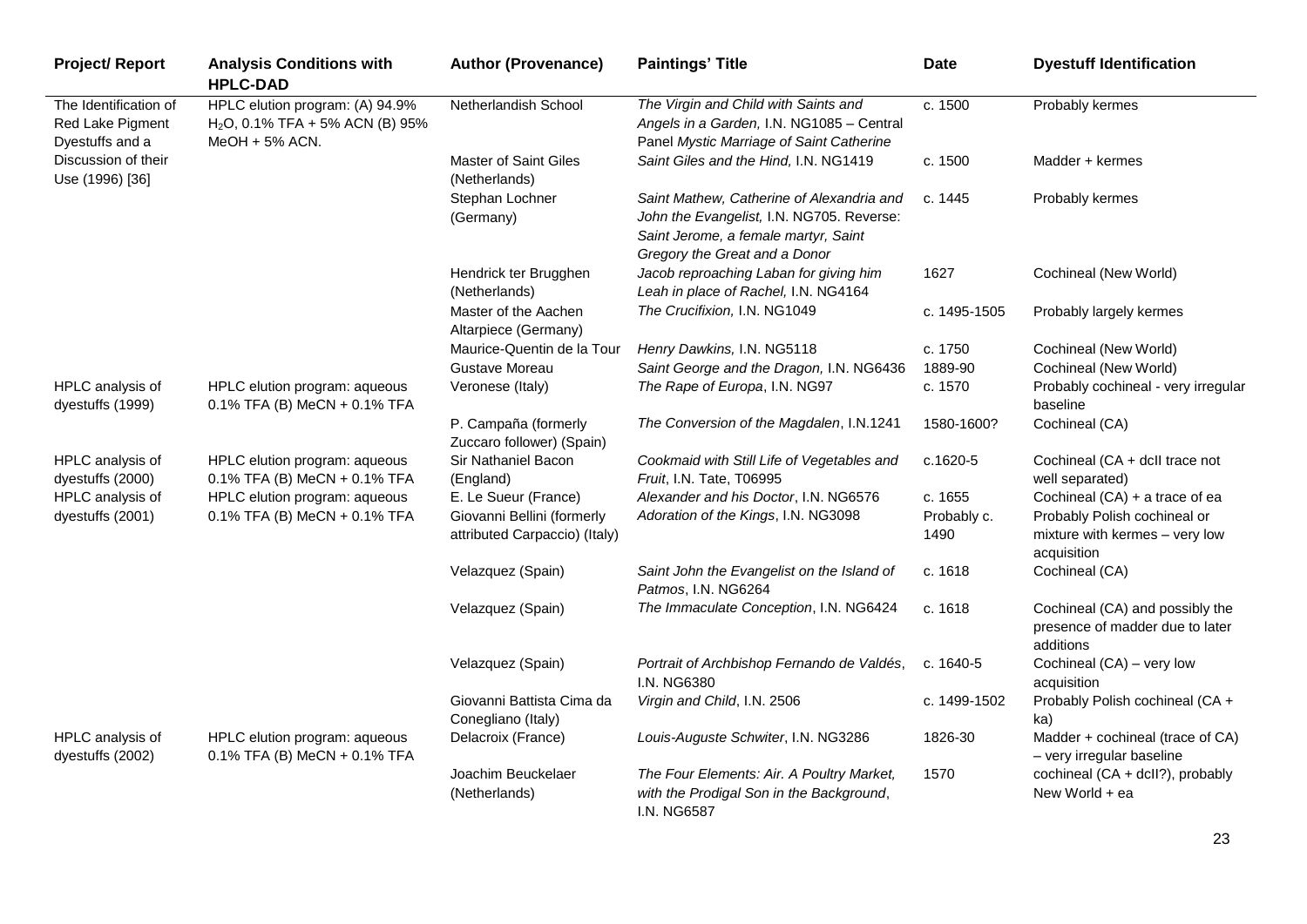| <b>Project/Report</b>                                          | <b>Analysis Conditions with</b><br><b>HPLC-DAD</b>                                                                  | <b>Author (Provenance)</b>                    | <b>Paintings' Title</b>                                                                                                   | <b>Date</b>           | <b>Dyestuff Identification</b>                               |
|----------------------------------------------------------------|---------------------------------------------------------------------------------------------------------------------|-----------------------------------------------|---------------------------------------------------------------------------------------------------------------------------|-----------------------|--------------------------------------------------------------|
| <b>Dyestuff Examination</b><br>(2004)                          | Dye extraction was made with 4%<br>BF <sub>3</sub> / MeOH left overnight. HPLC<br>elution program: (A) aqueous 0,1% | Joachim Beuckelaer<br>(Netherlands)           | The Four Elements: Water, A Fish Market<br>with the Miraculous Draught of Fishes in<br>the Background, I.N. NG6586        | 1569                  | Cochineal (CA + dcll trace + ea)                             |
|                                                                | TFA (B) MeCN + 5% MeOH + 0,1%<br>TFA.                                                                               | Joachim Beuckelaer<br>(Netherlands)           | The Four Elements: Fire. A Kitchen Scene<br>with Christ in the House of Martha and<br>Mary in the Background, I.N. NG6588 | 1570                  | Cochineal (CA + trace ea)                                    |
|                                                                |                                                                                                                     | Reni (France)                                 | Christ embracing Saint John the Baptist,<br>I.N. 191                                                                      | About 1640            | Cochineal (CA) + trace of ea                                 |
|                                                                |                                                                                                                     | Reni (France)                                 | Susannah and the Elders, I.N. 196                                                                                         | 1620-5                | Cochineal (CA)                                               |
|                                                                |                                                                                                                     | Domenichino (Italy)                           | The Vision of Saint Jerome, I.N. 85                                                                                       | Before 1603           | Cochineal (CA)                                               |
|                                                                |                                                                                                                     | Annibale Carracci (Italy)                     | The Dead Christ Mourned ('The Three<br>Maries'), I.N. 2923                                                                | c. 1604               | Cochineal (CA)                                               |
|                                                                |                                                                                                                     | Pietro da Cortona (Italy)                     | St. Cecilia (formerly Roman School), I.N.<br>5284                                                                         | 1620-25               | Cochineal (CA) + brazilwood +<br>unknown yellow + quercitrin |
|                                                                |                                                                                                                     | Sassetta (Italy)                              | Saint Francis giving away his clothes and<br>Saint Francis dreaming, I.N. 4757                                            | 1437-44               | Kermes (fk+ka) + trace of CA                                 |
|                                                                |                                                                                                                     | Sassoferrato (Italy)                          | The Virgin in Prayer, I.N. NG200                                                                                          | 1640-50               | Cochineal (CA) + trace of ea (?)                             |
|                                                                |                                                                                                                     | Bernardo Cavallino (Italy)                    | Christ Driving the Traders from the Temple,<br>I.N. 4778                                                                  | c. 1645-50            | cochineal (CA)                                               |
| Rembrandt paintings<br>(2004)                                  |                                                                                                                     | Rembrandt (Netherlands)                       | Self portrait at the age of 63, I.N. MG22                                                                                 | 1669                  | Cochineal (CA) + madder (?)<br>(alizarine + purpurine)       |
| Rembrandt paintings                                            |                                                                                                                     | Rembrandt (Netherlands)                       | Portrait of Jacob Trip, I.N. MG1674                                                                                       | 1661                  | Probably cochineal (CA)                                      |
| (2005)                                                         |                                                                                                                     |                                               | Portrait of Hendrkjestojtels, I.N. b432                                                                                   | probably 1654-<br>6   | Cochineal (CA) + madder (alizarin<br>+ purpurin)             |
|                                                                |                                                                                                                     |                                               | Portrait of Margaretha de Geer, wife of<br>Jacob Trip, I.N. 1675                                                          | about 1661            | Trace of CA                                                  |
|                                                                |                                                                                                                     | <b>Follower of Rembrandt</b><br>(Netherlands) | Diana bathing surprised by a Satyr, I.N.<br>MG2538                                                                        |                       | Cochineal (CA)                                               |
|                                                                |                                                                                                                     |                                               | An Old Man in an Armchair, I.N. 6274                                                                                      | 17th cent.            | Cochineal (CA) + dcll                                        |
|                                                                |                                                                                                                     |                                               | Portrait of Frederick Rihel on Horseback,                                                                                 | probably 1663         | Cochineal (CA) + seemingly                                   |
|                                                                |                                                                                                                     |                                               | I.N. 6300                                                                                                                 |                       | brazilwood (faded?) - very low<br>acquisition                |
| The Technology of<br>Red Lake Pigment                          |                                                                                                                     | <b>Gerard David</b><br>(Netherlands)          | The Virgin and Child with Saints and<br>Donor, I. N. NG1432                                                               | Probably 1510         | Kermes and madder                                            |
| Manufacture: Study of<br>the Dyestuff<br>Substrate (2005) [37] |                                                                                                                     | Dirk Bouts workshop<br>(Netherlands)          | Christ Crowned with Thorns, I.N. NG 712                                                                                   | Probably c.<br>1470-5 | Kermes (ka)+ ea                                              |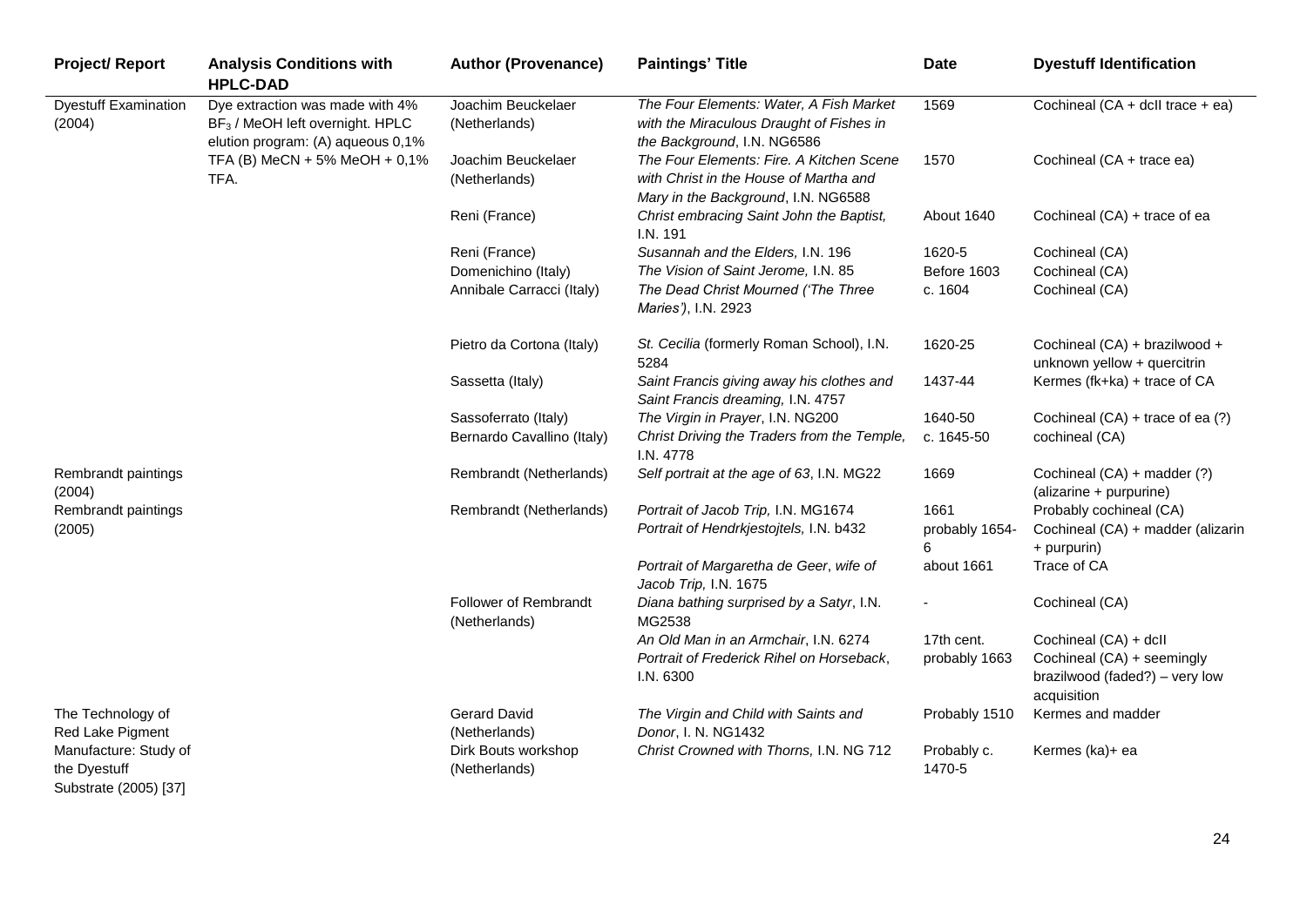| <b>Project/ Report</b>                                         | <b>Analysis Conditions with</b><br><b>HPLC-DAD</b>                                                                  | <b>Author (Provenance)</b>                   | <b>Paintings' Title</b>                                                                 | <b>Date</b>                 | <b>Dyestuff Identification</b>                   |
|----------------------------------------------------------------|---------------------------------------------------------------------------------------------------------------------|----------------------------------------------|-----------------------------------------------------------------------------------------|-----------------------------|--------------------------------------------------|
| The Technology of<br>Red Lake Pigment<br>Manufacture: Study of | Dye extraction was made with 4%<br>BF <sub>3</sub> / MeOH left overnight. HPLC<br>elution program: (A) aqueous 0,1% | Marinus van<br>Reymerswaele<br>(Netherlands) | Two Tax Gatherers, I. N. NG944                                                          | c. 1540                     | Madder + kermes                                  |
| the Dyestuff<br>Substrate (2005) [37]                          | TFA (B) MeCN + 5% MeOH + 0,1%<br>TFA.                                                                               | Eustache Le Seuer<br>(France)                | Alexander and his Doctor, I. N. NG6576                                                  | c. 1648-9                   | Mexican cochineal (CA) + ea                      |
|                                                                |                                                                                                                     | <b>Master of Saint Giles</b><br>(France)     | The Mass of Saint Giles, I. N. NG4681                                                   | c.1500                      | Kermes + madder                                  |
|                                                                |                                                                                                                     | Austrian School                              | The Trinity with Christ Crucified, I.N.<br>NG3662                                       | c. 1410                     | Madder (alizarin) + trace of<br>Kermes (ka)      |
|                                                                |                                                                                                                     | Albrecht Dürer workshop<br>(Germany)         | The Virgin and Child, I. N. NG5592                                                      | c.1500-10                   | Madder and kermes                                |
|                                                                |                                                                                                                     | Giovanni Bellini workshop<br>(Italy)         | The Adoration of the Kings, I.N.NG3098                                                  | c.1475-80                   | Old World cochineal (Polish?) (CA<br>+ ka)       |
|                                                                |                                                                                                                     | Francesco Bissolo (Italy)                    | The Virgin and Child with Saints Michael<br>and Veronica and Two Donors, I.N.<br>NG3083 | Probably<br>1500-25         | Kermes (ka)                                      |
|                                                                |                                                                                                                     | Sandro Botticelli workshop<br>(Italy)        | The Virgin and Child with a Pomegranate,<br>I.N. NG2906                                 | Probably c.<br>1480-1500    | Kermes (ka)                                      |
|                                                                |                                                                                                                     | Anibale Carracci (Italy)                     | The Three Maries, I.N. NG2923                                                           | c. 1604                     | Cochineal (CA)                                   |
|                                                                |                                                                                                                     | Bernardo Cavallino (Italy)                   | Christ Driving the Traders from the Temple,<br>I.N. NG4778                              | c. 1645-50                  | Cochineal, probably Mexican (CA)                 |
|                                                                |                                                                                                                     | Garofalo (Italy)                             | The Virgin and Child with Saints Dominic<br>and Catherine of Siena, , I. N. NG3102      | Probably<br>1500-5          | Madder and kermes                                |
|                                                                |                                                                                                                     | Ridolfo Ghirlandaio (Italy)                  | The Procession to Calvary, I. N. NG1143                                                 | Probably c.<br>1505         | Kermes (ka)                                      |
|                                                                |                                                                                                                     | Giannicola di Paolo (Italy)                  | The Annunciation, I. N. NG1104                                                          | Late 15 <sup>th</sup> cent. | Kermes (ka)+ madder (trace of<br>alizarin) + ea  |
|                                                                |                                                                                                                     | Marco Marziale (Italy)                       | The Virgin and Child with Saints, I. N.<br><b>NG804</b>                                 | 1507                        | Kermes + ea + trace of madder                    |
|                                                                |                                                                                                                     | Master of the Story of<br>Griselda (Italy)   | The Story of Patient Griselda, Part III, I. N.<br><b>NG914</b>                          | Probably c.<br>1493-1500    | Kermes                                           |
|                                                                |                                                                                                                     | Raphael (Italy)                              | The Ansidei Madonna, I. N. NG1171                                                       | 1505                        | Kermes + trace of brazilwood                     |
| Examination of lake<br>dyestuffs (2006)                        |                                                                                                                     | Dutch School<br>(Netherlands)                | The Yarmouth Collection, lent to Tate by<br>Norwich Castle Museum, I.N. X03693          | Late 1670's                 | Cochineal (CA trace) - very low<br>acquisition   |
|                                                                |                                                                                                                     | Drouais (France)                             | Le Comte de Vaudreuil, I.N. 4253                                                        | 1758                        | Cochineal (CA)                                   |
|                                                                |                                                                                                                     | Canaletto (Italy)                            | Venice: the Feast Day of St. Roch, I.N. 937                                             | c. 1735                     | Cochineal $(CA)$ + a trace of<br>kermes (ka+fk?) |
|                                                                |                                                                                                                     | Tiepolo (Italy)                              | An Allegory with Venus and Time, I.N.<br><b>NG6387</b>                                  | c. 1754-8                   | Cochineal (CA + trace of dcll +<br>ka)           |

25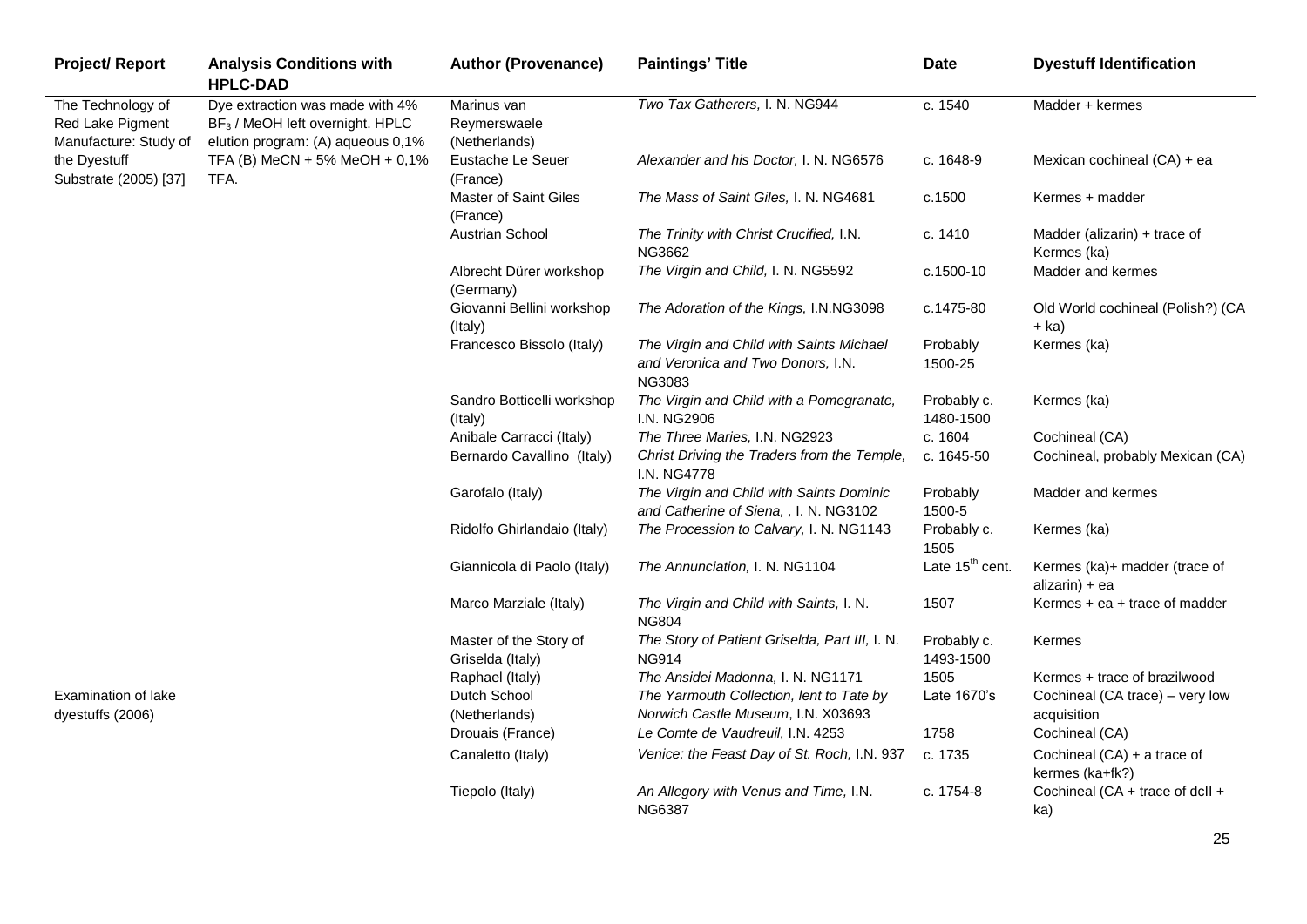| <b>Project/ Report</b>                  | <b>Analysis Conditions with</b><br><b>HPLC-DAD</b>                         | <b>Author (Provenance)</b>             | <b>Paintings' Title</b>                                                                                        | Date                             | <b>Dyestuff Identification</b>                            |
|-----------------------------------------|----------------------------------------------------------------------------|----------------------------------------|----------------------------------------------------------------------------------------------------------------|----------------------------------|-----------------------------------------------------------|
| Examination of lake<br>dyestuffs (2006) | Dye extraction was made with 4%<br>$BF3$ / MeOH left overnight. HPLC       | Pompeo Batoni (Italy)                  | Portrait of Richard Milles, painted in Rome,<br>I.N. 6459                                                      | Probably<br>1760's               | Cochineal (CA) - irregular<br>baseline                    |
|                                         | elution program: (A) aqueous 0,1%<br>TFA (B) MeCN + 5% MeOH + 0,1%<br>TFA. | Velazquez (Spain)                      | Pope Innocent X, Apsley House (English<br>Heritage, formerly V&A), I.N. M713                                   | $\qquad \qquad$                  | Cochineal + brazilwood                                    |
| Examination of lake<br>dyestuffs (2007) |                                                                            | Romney (England)                       | Mrs. Johnstone and her Son (?), I.N. Tate<br>N01667                                                            | c. 1775-80                       | Cochineal (CA) + trace of madder,<br>probably added later |
|                                         |                                                                            | Sir Joshua Reynolds<br>(England)       | Sir James Hodges, I.N. Tate N03545                                                                             | 1765                             | Cochineal (CA)                                            |
|                                         |                                                                            | Rubens (Netherlands)                   | Saint Bavo is received by Saint Amand and<br>Floribert, I.N. NG57                                              | Before 1612 or<br>1616-23        | Cochineal (CA)                                            |
|                                         |                                                                            | Antoine François Callet<br>(France)    | Louis XVI (Waddesdon, via A. Sanden)                                                                           |                                  | Cochineal (CA) + trace of dcll                            |
| Examination of lake<br>dyestuffs (2008) |                                                                            | Larkin, William (attrib.)<br>(England) | George Villiers, 1st Duke of Buckingham<br>(via S. Cove), I.N. NPG3840                                         | c. 1616                          | Cochineal + madder $(?)$ – very low<br>acquisition        |
|                                         |                                                                            | Gérôme (France)<br>Murillo (Spain)     | Portrait of Armand Gérôme, I.N. NG3251<br>Christ healing the Paralytic at the pool of<br>Bethesda, I.N. NG5931 | 1848<br>$\overline{\phantom{a}}$ | Cochineal (CA)<br>Cochineal (CA) + ellagic acid           |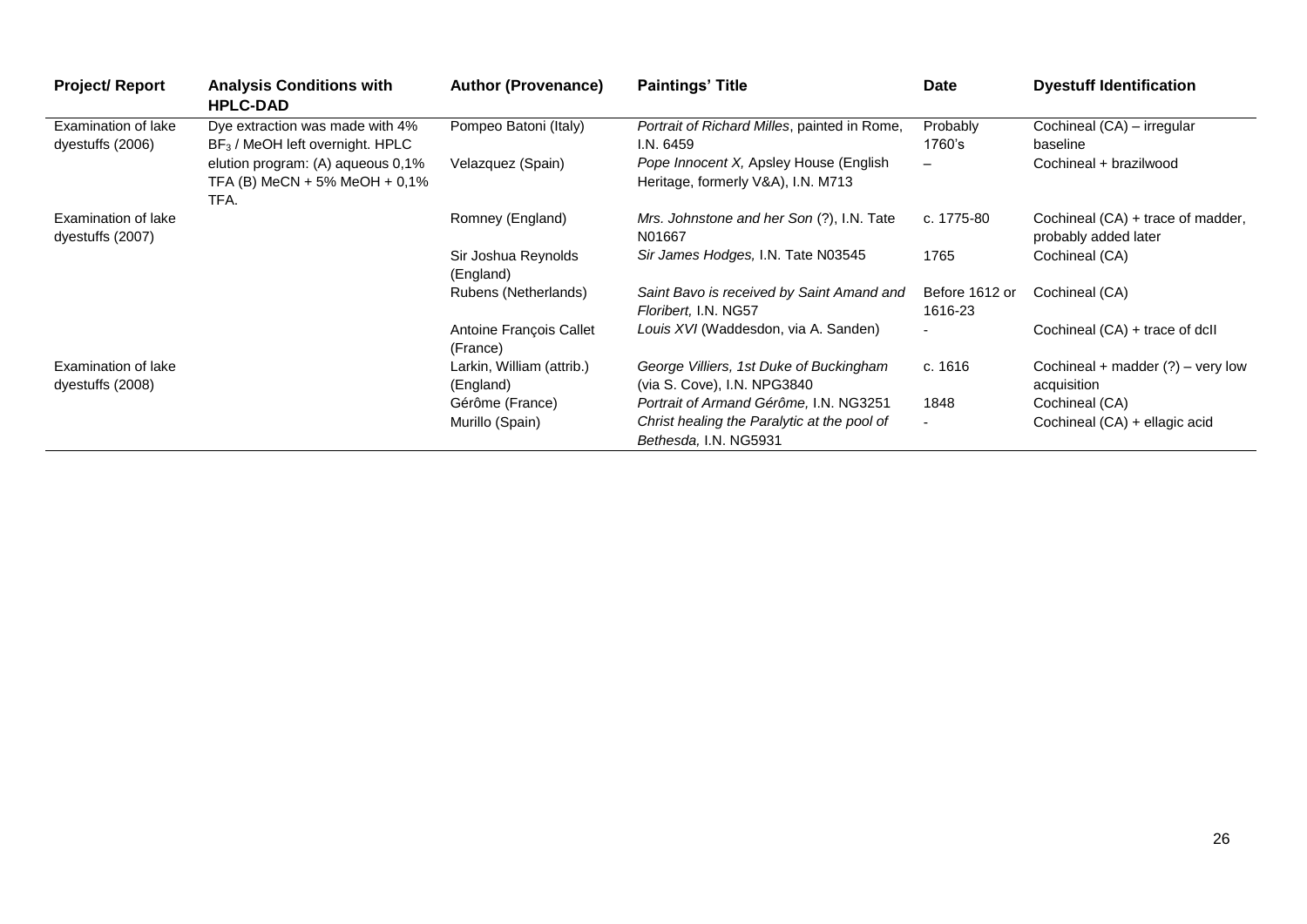#### **Potential Future Research**

It is believed that the work carried out in this sub-project will offer proper historical conclusions concerning both the precise cochineal species used in historical textiles and their circulation in long-distance trade routes. Thus, in a further phase of this sub-project, characterization and identification of cochineal species with Ultra-Performance Liquid Chromatography coupled to Mass Spectrometer (UPLC-MS), in combination with cochinealdyeing and ageing experiments on contemporary textile samples, will be assessed in RCE, under the co-supervision of Dr. Maarten van Bommel. These analyses will be followed by the construction of a reference library, through PCA, which will be undertaken by Dr. João Lopes (Porto University, Portugal). This statistical method will permit to distinguish the cochineal species and match with the correspondent contemporary dyed-textile samples, so that the insect species can be properly identified in historical textiles. The accurate results obtained will certainly contribute for the attribution of historical textiles date and provenance and to confirm the efficacy of a cochineal species reference library, for future research on cochineal identification, both in entomological and textile conservation research.

As a dyestuff product, the knowledge on the localization of the species, the extent of their trade, the application as dyes or painting materials, and especially their presence in historical textiles, can help to trace the impact of this insect in diverse cultures. Moreover, the possibility of determining the exact species of cochineal in the historical textiles, not only will constitute important evidence for testing the veracity of the historical sources, but will also help to answer several questions about certain cultures and periods, in which the historical sources are scarce or missing. On the other hand, this new approach on cochineal species characterization will constitute an important technological advance for the study of dyestuffs, and assist in overcoming the limits of current methodologies [10].

International dissemination of the historical picture and analytical advances resulting from this project will occur through oral communications at scientific meetings, and publication in international journals of an artistic, historical, chemical, or entomological nature. It is expected that this diffusion will encourage a better understanding and awareness of the necessity of a rigorous approach for identifying natural dyes, especially in historical samples. Moreover, this dissemination will enhance the correct identification of these dyes in historical textiles, so that good results can be obtained with HPLC-DAD analysis for valuable historical textile samples from international museums.

The information in the archives of the institutions belonging to CHARISMA was also found to be extremely useful and interesting for other related sub-projects which are currently ongoing in the TEXTILES, TRADE AND TASTE (TTT) project. These are focused on other sources of red, such as lac dye or redwood, which played a significant role in European and Asian trade. The first is the PhD thesis of Raquel Santos which aims to look at the use of lac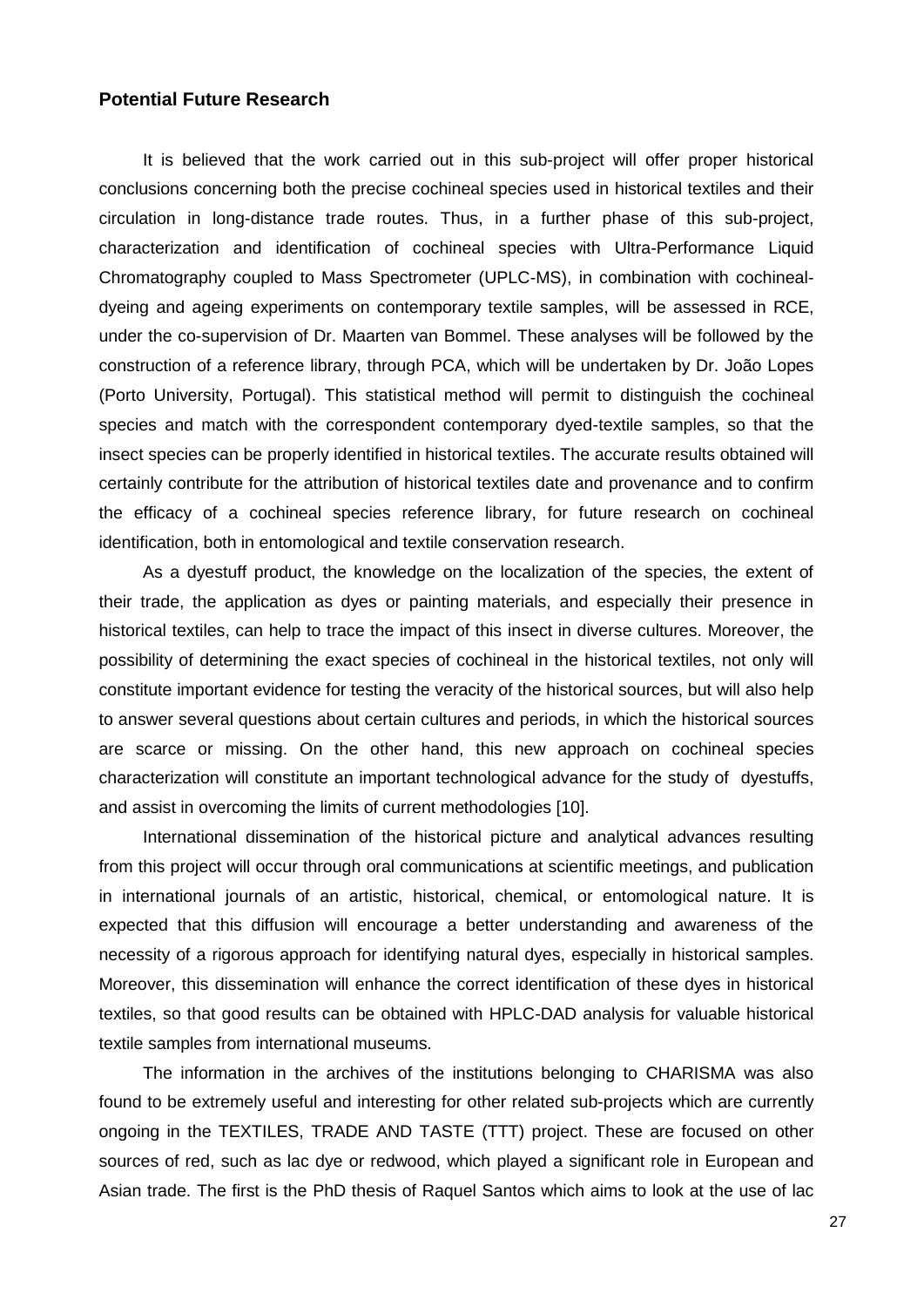dye as the primary red dye source in 'Indo-Persian' carpets; the second is a Post-Doctoral project being conducted by Dr. Ana Claro on the trade of natural dyes and their influence on Chinese and Portuguese textiles. Both of these individuals will be conducting their analytical work later at the Freer Gallery of Art in Washington, DC. It is hoped that the interdisciplinary approach being developed in all three of these sub-projects will result in a healthy crossfertilization of ideas, and wider dissemination of information and results between them, so that together they will make a considerable contribution to the TTT project, and hence, our knowledge of colour and dyeing practices and the changes that occurred across the world as a result of the European Overseas Expansion. For this reason, it is hoped that future ARCHLAB Transnational Access opportunities in CHARISMA institutions may be made available to these two researchers, for the continued development of the TTT project.

#### *References*

[1] Born, W., "Scarlet", *Ciba Review*, 1 (7) (1938) 206-227.

[2] Donkin, R. A., "The insect dyes of Western and West-Central Asia", *Anthropos*, *International Review of Ethnology and Linguistics,* **72** (1977) 848-868.

[3] Donkin, R. A., "Spanish red: An ethnogeographical study of cochineal and the Opuntia cactus‖, *Transactions of the American Philosophical Society*, **67** (5) (1977) 1-84.

[4] Marichal, C., "A forgotten chapter of international trade: Mexican cochineal and the European demand for American dyes, 1550 - 1850‖, in *Latin America Global Trade and International Commodity Chains in Historical Perspective*, Stanford University, 16-17 November 2001, 1-27.

[5] Munro, J. N., "The Medieval Scarlet and the Economics of Sartorial Splendour", *in Cloth and Clothing in Medieval Europe: Essays in Memory of Professor E. M. Carus-Wilson*, dir. N. B. Harte and K. G. Ponting, London, The Pasold Research Fund (1983) 13-70.

[6] Oakley, P., "The Point of Red", *HALI*, **144** (2006) 70-75.

[7] Phipps, E., "Cochineal Red, The Art History of a Color", The Metropolitan Museum, New York (2010) 1-48.

[8] Cardon, D., *Natural Dyes - Sources, Tradition, Technology and Science*, Archetype Publications, London (2007).

[9] Buss, C., *Seta Oro Cremisi, Segreti e Tecnologia alla Corte dei Visconti e degli Sforza*, *at the Museo Poldi Pezzoli,* Silvana Editoriale, Milano (2009).

[10] Serrano, A., Sousa, M. M., Hallett, J., Lopes, J. A., Oliveira, M. C., 2011, "Analysis of natural red dyes (cochineal) in textiles of historical importance using HPLC and multivariate data analysis‖, *Analytical and Bioanalytical Chemistry*, **401** (2010) 735-743.

[11] Phipps, E., "Cochineal Red, Tracing History Through Colour", *HALI*, **164** (2010) 76-85.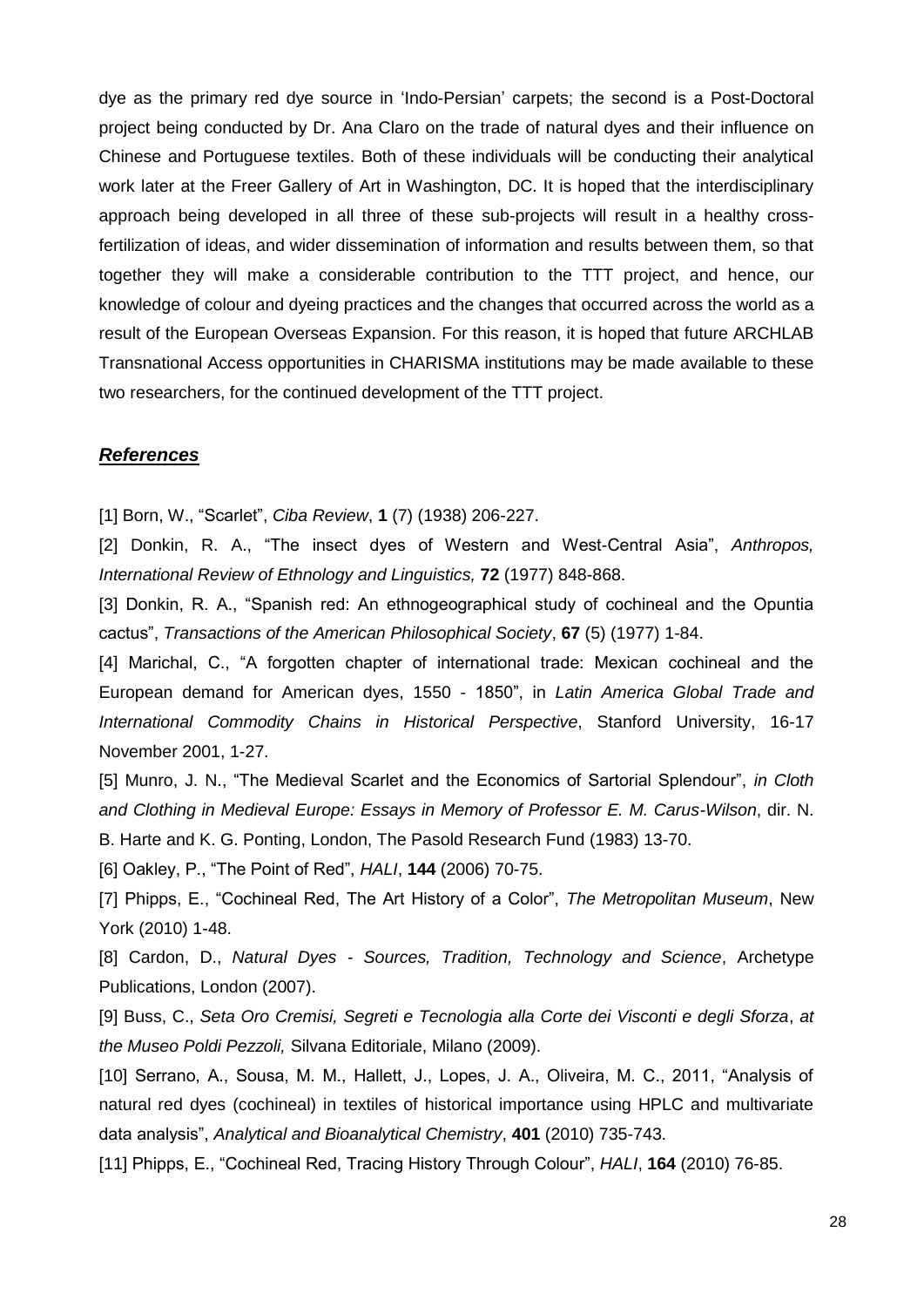[12] Lee, R., "Cochineal in European Commerce, 1626-1625", *The Journal of Modern History*, **23** (3) (1951), 205-224.

[13] Leggett, W. F., *Ancient and Medieval Dyes*, Chemical Publishing Co., Inc., New York (1944).

[14] Graaff, J. H., Roelofs, W., "Occurrence of Textile Red Dyes 1450-1600 AD", American *Dyestuff Reporter*, **65** (1976) 32-34.

[15] Chávez-Moreno, C. K., Tecante, A., Casas, A., "The Opuntia (Cactaceae) and Dactylopius (Hemiptera: Dactylopiidae) in Mexico: a historical perspective of use, interaction and distribution‖, *Biodiversity and Conservation*, **18** (2009) 3337-3355.

[16] Wouters, J., "High performance liquid chromatography of anthraquinones: analysis of plant and insect extracts and dyed textiles‖, *Studies in Conservation*, **30** (1985) 119 - 128.

[17] Wouters, J., Verhecken A., "The Coccid Insect Dyes: HPLC and computerized diode-array analysis of dyed yarns‖, *Studies in Conservation*, **34** (4) (1989) 189-200.

[18] Wouters, J., Verhecken A., "The scale insect (*Homoptera: Coccoidea*). Species recognition by HPLC and diode-array analysis of the dyestuffs‖, *Annls Soc. ent Fr. (N.S.)*, **25** (4) (1989) 393 - 410.

[19] Wouters, J., Verhecken A., "Potential taxonomic applications of HPLC analyses of coccoidea pigments (Homoptera: Sternorhyncha)‖, *Belg. J. Zool.,* **121** (1991) 211 - 225.

[20] Vahedi, H., Hodgson, C. J., "Some species of the hypogeal scale insect *Porphyrophora* Brandt (Hemiptera: Sternorrhyncha: Coccoidea: Margarodidae) from Europe, the Middle East and North Africa‖, *Systematics and Biodiversity*, **5** (1) (2007) 23 - 127.

[21] Portillo, L., ―Origen de *Dactylopius coccus* Costa (Hemiptera: Dactylopiidae) ¿Norte o Sudamérica?‖, *Dugesiana*, **12** (1) (2005) 1-8.

[22] Chávez-Moreno, C. K., Tecante, A., Fragoso-Serrano, M., Pereda-Miranda, R.. "Metabolic profiling of Dactylopius (Hemiptera:Dactylopiidae) species pigments by geographical origin and hosts using multivariate data analysis", *Biochemical Systematics and Ecology*, 38 (2010) 671-679.

[23] Mushak, P., "The Use of Insect Dyes in Oriental Rugs and Textiles: Some Unresolved Issues‖, *Oriental Rug Review,* **8** (5) (1988).

[24] Graaff J. H., *The Colourful Past – Origins, Chemistry and Identification of Natural Dyestuffs*, Abbeg-Stiftung, Switzerland (2004).

[25] Atasoy, N., *IPEK: Imperial Ottoman Silks and Velvets*, Azimuth Editions Limited, London (2001).

[26] Serrano, A., *Cochineal, a precious source of red: Cochineal Dyes Identification by High Performance Liquid Chromatography with Diode Array Detection and Principal Component Analysis*, Master Thesis, Lisboa, Faculdade de Ciências e Tecnologia - Universidade Nova de Lisboa (2010).